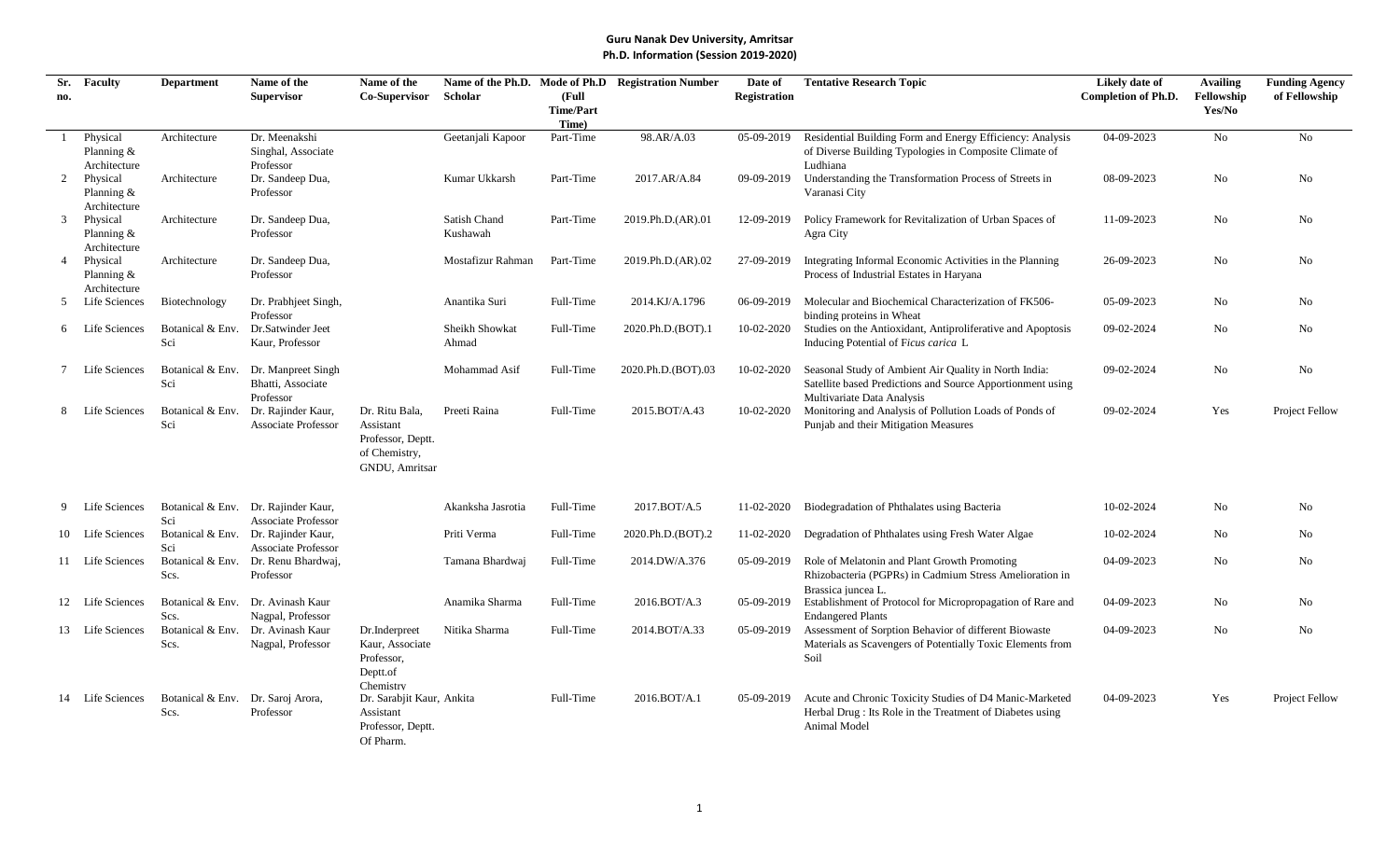| Sr. | Faculty          | <b>Department</b>        | Name of the                                       | Name of the          |                   |                           | Name of the Ph.D. Mode of Ph.D Registration Number | Date of             | <b>Tentative Research Topic</b>                                                                             | Likely date of             | <b>Availing</b> | <b>Funding Agency</b> |
|-----|------------------|--------------------------|---------------------------------------------------|----------------------|-------------------|---------------------------|----------------------------------------------------|---------------------|-------------------------------------------------------------------------------------------------------------|----------------------------|-----------------|-----------------------|
| no. |                  |                          | <b>Supervisor</b>                                 | <b>Co-Supervisor</b> | Scholar           | (Full                     |                                                    | <b>Registration</b> |                                                                                                             | <b>Completion of Ph.D.</b> | Fellowship      | of Fellowship         |
|     |                  |                          |                                                   |                      |                   | <b>Time/Part</b><br>Time) |                                                    |                     |                                                                                                             |                            | Yes/No          |                       |
|     | 15 Life Sciences | Botanical & Env.         | Dr. Saroj Arora,                                  |                      | Pallvi Mohana     | Full-Time                 | 2016.BOT/A.23                                      | 05-09-2019          | A Target based the Therapeutic Evaluation of Erucin (4-                                                     | 04-09-2023                 | Yes             | CSIR-UGC (JRF)        |
|     |                  | Scs.                     | Professor                                         |                      |                   |                           |                                                    |                     | methylthiobutyl isothiocyanate) for Modulation of                                                           |                            |                 |                       |
|     |                  |                          |                                                   |                      |                   |                           |                                                    |                     | Metabolic Enzymes in High Fat Diet/Low Dose                                                                 |                            |                 |                       |
|     |                  |                          |                                                   |                      |                   |                           |                                                    |                     | Streptozotocin Induced Diabetes 2 Rat Model: Role of<br><b>AMPK-master Energy Regulator</b>                 |                            |                 |                       |
|     | 16 Life Sciences |                          | Botanical & Env. Dr. Jatinder Kaur,               |                      | <b>Joat Singh</b> | Full-Time                 | 2019.Ph.D.(BOT).08                                 | 05-09-2019          | Potential of Melia azedarach for Heavy Metal Removal                                                        | 04-09-2023                 | Yes             | UGC-NET (JRF)         |
|     |                  | Scs.                     | <b>Associate Professor</b>                        |                      |                   |                           |                                                    |                     | from Wastewater                                                                                             |                            |                 |                       |
|     | 17 Life Sciences | Botanical & Env.<br>Scs. | Dr. Jatinder Kaur,<br><b>Associate Professor</b>  |                      | Surbhi Sharma     | Full-Time                 | 2017.BOT/A.26                                      | 05-09-2019          | Antimutagenic and Antitumor Properties of Pollen Grains of<br>Some Plant Species Grown in Amritsar          | 04-09-2023                 | No              | No                    |
|     | 18 Life Sciences | Botanical & Env.         | Dr. Adarsh Pal Vig,                               | Dr. Sukhprit         | Satveer Singh     | Part-Time                 | 2012.BOT/A.19                                      |                     | 05-09-2019 Vermistabilization and Genotoxicity Study of Sludge                                              | 04-09-2023                 | No              | No                    |
|     |                  | Scs.                     | Professor                                         | Singh, Professor,    |                   |                           |                                                    |                     | Produced from Oil Refinery using Eisenia fetida                                                             |                            |                 |                       |
|     |                  |                          |                                                   | Deptt. Of            |                   |                           |                                                    |                     |                                                                                                             |                            |                 |                       |
|     |                  |                          |                                                   | Chemistry            |                   |                           |                                                    |                     |                                                                                                             |                            |                 |                       |
|     | 19 Life Sciences | Botanical & Env.         | Dr. Saroj Arora,                                  | Dr. Sukhprit         | Pallvi Sharma     | Full-Time                 | 2013.SD/A.788                                      | 05-09-2019          | Effect of Rheumo-gold- A Poly Herbal Formulation for                                                        | 04-09-2023                 | Yes             | University            |
|     |                  | Scs.                     | Professor                                         | Singh, Professor,    |                   |                           |                                                    |                     | Cure of Rheumatoid Arthritis in Animal Model                                                                |                            |                 | Fellowship            |
|     |                  |                          |                                                   | Deptt. Of            |                   |                           |                                                    |                     |                                                                                                             |                            |                 |                       |
|     |                  |                          |                                                   | Chemistry            |                   |                           |                                                    |                     |                                                                                                             |                            |                 |                       |
|     | 20 Life Sciences | Botanical & Env.         | Dr. Saroj Arora,                                  |                      | Sharabjit Singh   | Full-Time                 | 2012.B/A.348                                       | 06-09-2019          | Pharmacological Analysis of Shvet Capsules-Marketed                                                         | 05-09-2023                 | No              | No                    |
|     |                  | Scs.                     | Professor                                         |                      |                   |                           |                                                    |                     | Herbal Formulation for Treatment of Leucorrhoea Related                                                     |                            |                 |                       |
|     | 21 Life Sciences | Botanical & Env.         | Dr. Renu Bhardwaj,                                |                      | Kamini Devi       | Full-Time                 | 2015.BOT/A.7                                       | 11-10-2019          | Disorders in Mice<br>Studies on Salicylic Acid and Biochar Regulated Heavy                                  | 10-10-2023                 | Yes             | CSIR-UGC (JRF)        |
|     |                  | Scs.                     | Professor                                         |                      |                   |                           |                                                    |                     | Metal Stress and Rood Knot Nematode Stress in                                                               |                            |                 |                       |
|     |                  |                          |                                                   |                      |                   |                           |                                                    |                     | Lycopersicon esculentum Mill                                                                                |                            |                 |                       |
|     | 22 Sciences      | Chemistry                | Dr. Vandana Bhalla,<br><b>Associate Professor</b> |                      | Sourav Kumar      | Full-Time                 | 2014.GV/A.323                                      |                     | 05-09-2019 Study in the Synthesis and Molecular Recognition<br><b>Behaviour of Polyaromatic Derivatives</b> | 04-09-2023                 | No              | No                    |
|     | 23 Sciences      | Chemistry                | Dr. Inderpreet Kaur,                              |                      | Jaspreet          | Full-Time                 | 2019.Ph.D.(CH).04                                  | 05-09-2019          | Nanomaterials based Chemical Sensors/Devices:                                                               | 04-09-2023                 | Yes             | CSIR-UGC (JRF)        |
|     |                  |                          | <b>Assistant Professor</b>                        |                      |                   |                           |                                                    |                     | Fabrication, Characterization and Application for the                                                       |                            |                 |                       |
|     |                  |                          |                                                   |                      |                   |                           |                                                    |                     | Detection of Potentially Toxic Elements                                                                     |                            |                 |                       |
|     | 24 Sciences      | Chemistry                | Dr. Vandana Bhalla,<br><b>Associate Professor</b> |                      | Aditya Singh      | Full-Time                 | 2019.Ph.D.(CH).02                                  | 05-09-2019          | Metal Embedded Supramolecular Assemblies as<br>Photocatalytic Systems for C-C/C-X bond formation            | 04-09-2023                 | No              | No                    |
|     |                  |                          |                                                   |                      |                   |                           |                                                    |                     | Reactions                                                                                                   |                            |                 |                       |
|     | 25 Sciences      | Chemistry                | Dr. Vandana Bhalla,                               |                      | Manpreet Singh    | Full-Time                 | 2019.Ph.D.(CH).06                                  | 05-09-2019          | Design and Synthesis of Pyrazine-based Fluorophores: Self-                                                  | 04-09-2023                 | Yes             | CSIR-UGC (JRF)        |
|     |                  |                          | <b>Associate Professor</b>                        |                      |                   |                           |                                                    |                     | assembly and Sensing Applications                                                                           |                            |                 |                       |
|     | 26 Sciences      | Chemistry                | Dr. Tejwant Singh,                                |                      | Manpreet Singh    | Full-Time                 | 2012.K/A.882                                       | 05-09-2019          | Sustainable Preparation of Photoactive Ag/AgX                                                               | 04-09-2023                 | Yes             | UGC-NET (JRF)         |
|     |                  |                          | <b>Assistant Professor</b>                        |                      |                   |                           |                                                    |                     | Nanoparticles, Exfoliation of 2D Nanomaterials and their                                                    |                            |                 |                       |
|     |                  |                          |                                                   |                      |                   |                           |                                                    |                     | Composites for Photo-catalysis Employing Non-toxic                                                          |                            |                 |                       |
|     | Sciences         | Chemistry                | Dr. Manoj Kumar,                                  |                      | Gaurav Kumar      | Full-Time                 | 2019.Ph.D.(CH).03                                  | 05-09-2019          | Surface Active Ionic Liquids<br>Development of Multifunctional Fluorescent Assemblies of                    | 04-09-2023                 | Yes             | UGC-NET (JRF)         |
|     |                  |                          | Professor                                         |                      |                   |                           |                                                    |                     | Hexaphenylbenzene (HPB) Derivatives                                                                         |                            |                 |                       |
|     | 28 Sciences      | Chemistry                | Dr. Ashwani Kumar                                 |                      | Omish Sethi       | Full-Time                 | 2019.Ph.D.(CH).01                                  | 05-09-2019          | Exploring the Interactions of Some                                                                          | 04-09-2023                 | N <sub>o</sub>  | N <sub>o</sub>        |
|     |                  |                          | Sood, Assistant<br>Professor                      |                      |                   |                           |                                                    |                     | Surfactants/Monosaccharides in Aqueous Solutions of<br>Choline Chloride Based Deep Eutectic Solvents:       |                            |                 |                       |
|     |                  |                          |                                                   |                      |                   |                           |                                                    |                     | Thermodynamic Approach                                                                                      |                            |                 |                       |
|     | 29 Sciences      | Chemistry                | Dr. Prabhjeet Singh,                              |                      | Rajdeep Kaur      | Full-Time                 | 2013.MJ/A.196                                      | 13-09-2019          | Design of Perylenediimide and Naphthalimide-based                                                           | 12-09-2023                 | No              | No                    |
|     |                  |                          | <b>Assistant Professor</b>                        |                      |                   |                           |                                                    |                     | Organic Materials: Synthesis and Molecular Recognition                                                      |                            |                 |                       |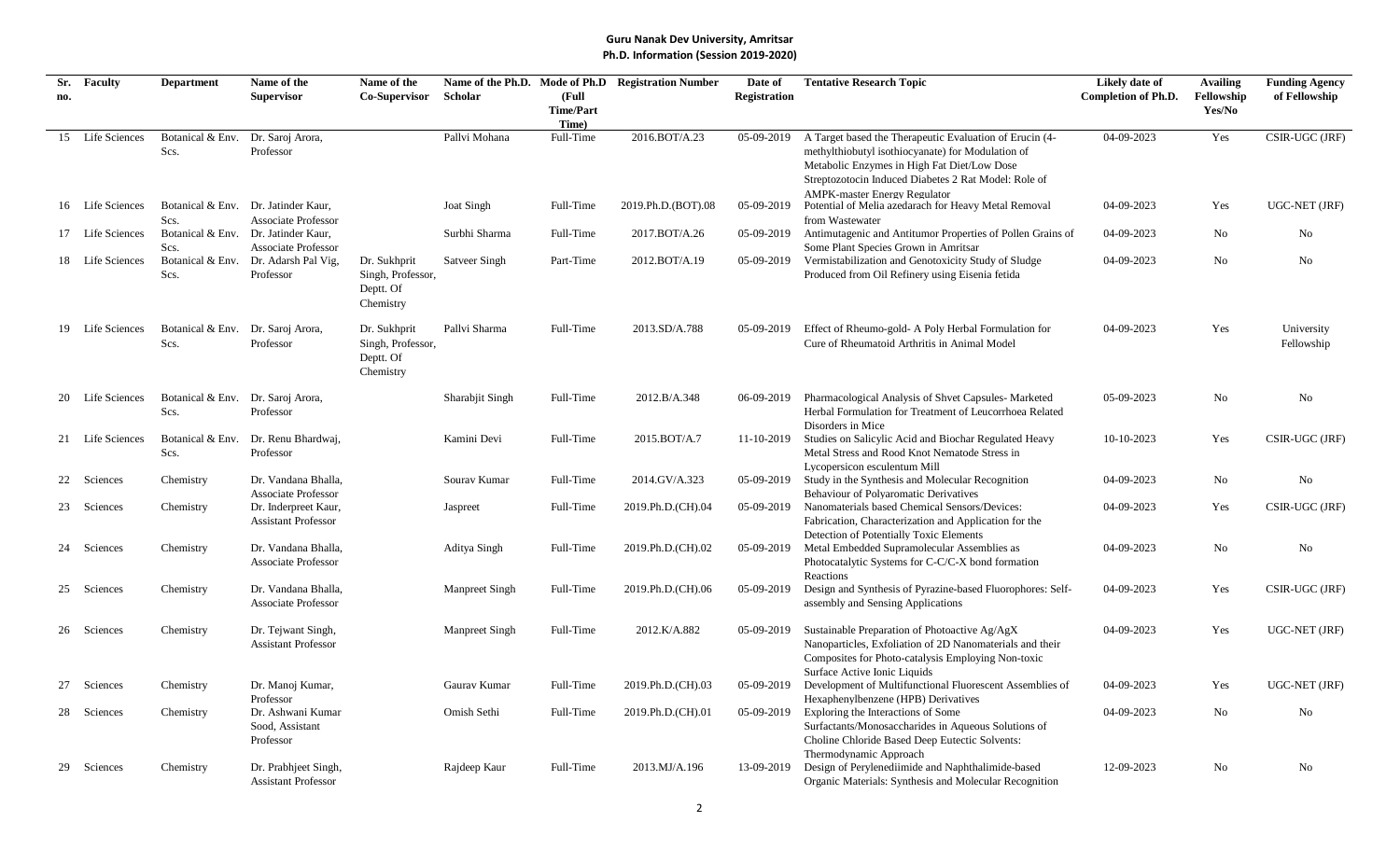| Sr. | <b>Faculty</b>                          | <b>Department</b>                                 | Name of the                                                                                                                    | Name of the                                      |                   |                                    | Name of the Ph.D. Mode of Ph.D Registration Number | Date of             | <b>Tentative Research Topic</b>                                                                                                | Likely date of             | <b>Availing</b>      | <b>Funding Agency</b>  |
|-----|-----------------------------------------|---------------------------------------------------|--------------------------------------------------------------------------------------------------------------------------------|--------------------------------------------------|-------------------|------------------------------------|----------------------------------------------------|---------------------|--------------------------------------------------------------------------------------------------------------------------------|----------------------------|----------------------|------------------------|
| no. |                                         |                                                   | <b>Supervisor</b>                                                                                                              | <b>Co-Supervisor</b>                             | Scholar           | (Full<br><b>Time/Part</b><br>Time) |                                                    | <b>Registration</b> |                                                                                                                                | <b>Completion of Ph.D.</b> | Fellowship<br>Yes/No | of Fellowship          |
| 30  | Sciences                                | Chemistry                                         | Dr. Palwinder Singh,<br>Professor                                                                                              |                                                  | Rajat Arora       | Full-Time                          | 2019.Ph.D.(CH).05                                  | 10-10-2019          | Target Based Design of Molecules for Studying Mode of<br>Action of the Enzymes and Medicinal Properties                        | 09-10-2023                 | Yes                  | CSIR-UGC (JRF)         |
|     | 31 Sciences                             | Chemistry                                         | Dr. Vipan Kumar,<br><b>Assistant Professor</b>                                                                                 |                                                  | Shefali Chowdhary | Full-Time                          | 2013.CH/A.86                                       | 07-02-2020          | Rationally Designed Triazolopyrimidine-4-aminoquinoline<br>Dyads targets Plasmodium falciparum with Heme-Inhibition<br>Studies | 06-02-2024                 | Yes                  | National<br>Fellowship |
|     | 32 Sciences                             | Chemistry                                         | Dr. Inderpreet Kaur,<br><b>Associate Professor</b>                                                                             |                                                  | Amrita Singh      | Full-Time                          | 2013.CH/A84                                        | 07-02-2020          | Electrochemical Sensing and Degradation of Organic Dyes<br>and their Adsorptive Removal from Aqueous Solution                  | 06-02-2024                 | No                   | No                     |
|     | 33 Sciences                             | Chemistry                                         | Dr. Paramjit Kaur,<br>Professor                                                                                                |                                                  | Megha             | Full-Time                          | 2016.CH/A.109                                      | 10-02-2020          | Studies in the Synthesis, Characterisation and Applications<br>of Benzothiazole based Multifunctional Materials                | 09-02-2024                 | No                   | No                     |
|     | 34 Sciences                             | Chemistry                                         | Dr. Vandana Bhalla,<br>Associate Professor                                                                                     |                                                  | Minakshi Devi     | Full-Time                          | 2020.Ph.D.(CH).01                                  | 20-02-2020          | Studies in the Synthesis and Photophysical Properties of<br>Polyaromatic Hydrocarbons: Catalytic and Sensing                   | 19-02-2024                 | Yes                  | <b>CSIR-UGC-JRF</b>    |
| 35  | Engineering $&$<br>Technology           | Computer<br>Engineering                           | Dr. Sandeep Sood,<br>Professor, Deptt. Of<br>Computer Sc. & Engg.,<br>GNDU, Regional<br>Campus, Gurdaspur                      |                                                  | Mandeep Kaur      | Full-Time                          | 2016.RG/A.205                                      | 05-09-2019          | Applications<br>Cloud-IoT Oriented Smart Disaster Management                                                                   | 04-09-2023                 | No                   | No                     |
| 36  | Engineering & Computer<br>Technology    | Engineering                                       | Dr. Sandeep Sharma,<br>Professor                                                                                               |                                                  | Salil Bharany     | Full-Time                          | 2016.CA/A.250                                      | 05-09-2019          | Designing of New Framework for Energy Efficient Methods<br>for Cloud Computing and IoT                                         | 04-09-2023                 | No                   | No                     |
| 37  | Engineering & Computer<br>Technology    | Engineering                                       | Dr. Sandeep Sharma,<br>Professor                                                                                               |                                                  | Surleen Kaur      | Full-Time                          | 2013.CA/A.384                                      | 05-09-2019          | An IoT Framework for Garbage Monitoring System                                                                                 | 04-09-2023                 | No                   | No                     |
| 38  | Engineering $&$<br>Technology           | Computer<br>Engineering                           | Dr. Sandeep Sood,<br>Professor, Deptt. Of<br>Computer Sc. & Engg., Professor, CET,<br>GNDU, Regional<br>Campus, Gurdaspur      | Dr. Munish<br>Saini, Assistant<br>GNDU, Amritsar | Navin Kaur        | Full-Time                          | 2008.CA/A.79                                       | 05-09-2019          | Cloud-centric Internet of Things (IoT) Assisted Smart<br>Disaster Management Systems                                           | 04-09-2023                 | Yes                  | UGC-NET (JRF)          |
| 39  | Engineering &<br>Technology             | Computer<br>Engineering $&$<br>Technology         | Dr. Pankaj Deep Kaur,<br>Assistant Professor,<br>Deptt. of Computer<br>Science &<br>Engineering, Regional<br>Campus, Jalandhar |                                                  | Kriti Bala        | Full-Time                          | 2015.C/A.224                                       | 07-02-2020          | Data Analytics in Smart IoT Environment                                                                                        | 06-02-2024                 | No                   | No                     |
| 40  | Engineering &<br>Technology             | Computer<br>Engineering $&$<br>Technology         | Dr. Munish Saini,<br><b>Assistant Professor</b>                                                                                |                                                  | Manpreet Kaur     | Full-Time                          | 2007.CA/A.72                                       | 10-02-2020          | Crime Pattern Analysis and Prediction Using Deep Learning                                                                      | 09-02-2024                 | No                   | No                     |
|     | 41 Engineering & Computer<br>Technology | Engineering $&$<br>Technology                     | Dr. Munish Saini,<br><b>Assistant Professor</b>                                                                                |                                                  | Khalil Ahmed      | Part-Time                          | 2020.Ph.D.(CE).01                                  |                     | 10-02-2020 Fog-Cloud Centric IoT with Big Data                                                                                 | 09-.02-2024                | No                   | No                     |
| 42  | Technology                              | Engineering & Computer Science Dr. Sheetal Kalra, | Deptt. Of Computer<br>Sc. & Engg., GNDU,<br>Regional Campus,<br>Jalandhar                                                      |                                                  | Kanika Saini      | Full-Time                          | 2012.UJ/A.42                                       |                     | 05-09-2019 IoT Disaster Management                                                                                             | 04-09-2023                 | Yes                  | UGC-NET (JRF)          |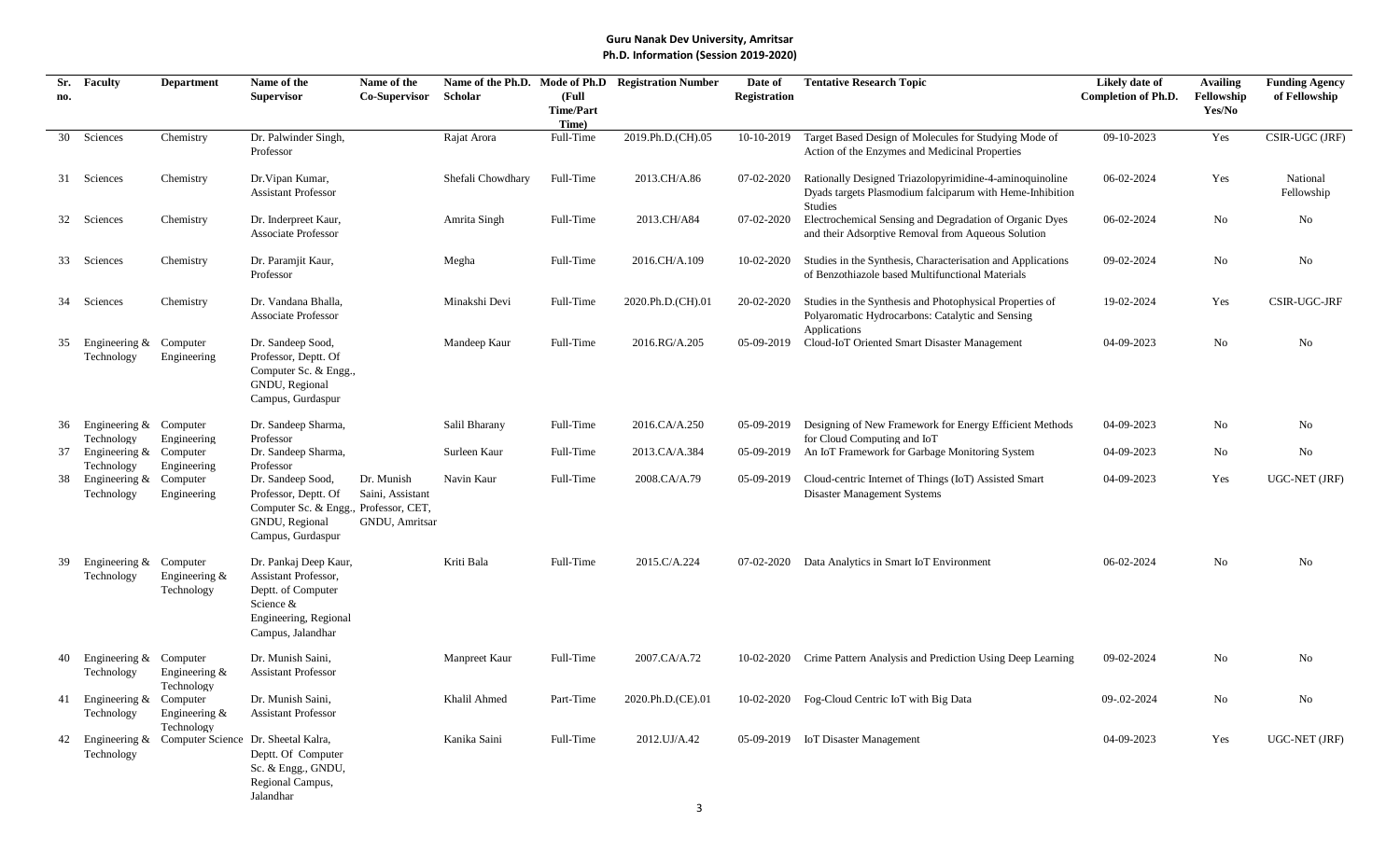| Sr.<br>no. | Faculty                           | <b>Department</b>                               | Name of the<br><b>Supervisor</b>                                                                                                                         | Name of the<br>Co-Supervisor                                         | Scholar               | (Full<br><b>Time/Part</b><br>Time) | Name of the Ph.D. Mode of Ph.D Registration Number | Date of<br>Registration | <b>Tentative Research Topic</b>                                                                                       | Likely date of<br><b>Completion of Ph.D.</b> | <b>Availing</b><br>Fellowship<br>Yes/No | <b>Funding Agency</b><br>of Fellowship |
|------------|-----------------------------------|-------------------------------------------------|----------------------------------------------------------------------------------------------------------------------------------------------------------|----------------------------------------------------------------------|-----------------------|------------------------------------|----------------------------------------------------|-------------------------|-----------------------------------------------------------------------------------------------------------------------|----------------------------------------------|-----------------------------------------|----------------------------------------|
| 43         |                                   |                                                 | Engineering & Computer Science Dr. Hardeep Singh,                                                                                                        |                                                                      | Hardeep Singh         | Part-Time                          | 2006.CA/A.80                                       | 05-09-2019              | Software Engineering                                                                                                  | 04-09-2023                                   | No                                      | No                                     |
| 44         | Technology<br>Technology          | Engineering & Computer Science Dr. Kuljit Kaur, | Professor<br><b>Associate Professor</b>                                                                                                                  | Dr. Kamaljit<br>Kaur, Assistant<br>Professor, CET,<br>GNDU, Amritsar | Harpreet Kaur         | Part-Time                          | 2003.TS/A.87                                       | 05-09-2019 Big Data     |                                                                                                                       | 04-09-2023                                   | No                                      | No                                     |
| 45         | Technology                        |                                                 | Engineering & Computer Science Dr. Parminder Kaur,<br><b>Associate Professor</b>                                                                         |                                                                      | Shallu Mehta          | Part-Time                          | 94.SDJ/A.629                                       | 05-09-2019 IoT          |                                                                                                                       | 04-09-2023                                   | No                                      | No                                     |
| 46         | Technology                        |                                                 | Engineering & Computer Science Dr. Gurvinder Singh,<br>Professor                                                                                         |                                                                      | Ravi Patni            | Part-Time                          | 2004.H/A.449                                       |                         | 06-09-2019 Data Science                                                                                               | 05-09-2023                                   | No                                      | No                                     |
| 47         | Technology                        |                                                 | Engineering & Computer Science Dr. Pankajdeep Kaur,<br>Assistant Professor,<br>Deptt. Of Computer<br>Sc. & Engg., GNDU,<br>Regional Campus,<br>Jalandhar |                                                                      | Nisha Arora           | Part-Time                          | 2000.DW/A.962                                      | 06-09-2019 IoT          |                                                                                                                       | 05-09-2023                                   | No                                      | No                                     |
| 48         | Technology                        | Engineering & Computer Science Dr. Taqdir Kaur, | Assistant Professor,<br><b>GNDU</b> Regional<br>Campus Gurdaspur                                                                                         |                                                                      | Puneet Kaur           | Part-Time                          | 2012.GK.A.3                                        |                         | 11-02-2020 Security Using Image Processing                                                                            | 10-02-2024                                   | No                                      | No                                     |
| 49         | Technology                        |                                                 | Engineering & Computer Science Dr. Hardeep Singh,<br>Professor                                                                                           |                                                                      | Sandeep Singh         | Part-Time                          | 98K/A753                                           | 13-02-2020              | <b>Wireless Sensor Networks</b>                                                                                       | 12-02-2024                                   | No                                      | No                                     |
| 50         | Economics &<br><b>Business</b>    | Economics                                       | Dr. Kuldeep Kaur,<br>Professor                                                                                                                           |                                                                      | Navjot Singh          | Full-Time                          | 2019.Ph.D.(ECO).03                                 | 05-09-2019              | An Economic Analysis of U.S-China Trade Relations                                                                     | 04-09-2023                                   | Yes                                     | UGC-NET (JRF)                          |
| 51         | Economics &<br><b>Business</b>    | Economics                                       | Dr. Kuldeep Kaur,<br>Professor                                                                                                                           |                                                                      | Simran Vohra          | Full-Time                          | 2019.Ph.D.(ECO).04                                 | 13-09-2019              | Impact of Innovations on Economic Growth of India                                                                     | 12-09-2023                                   | Yes                                     | UGC-NET (JRF)                          |
| 52         | Economics &<br><b>Business</b>    | Economics                                       | Dr. Gurinderjit Kaur,<br>Assistant Professor in<br>Economics, GNDU<br>College, Chungh                                                                    |                                                                      | Meenakshi<br>Malhotra | Part-Time                          | 93.S/A-137                                         |                         | 25-09-2019 Immigration and its Impact on Higher Education in Punjab                                                   | 24-09-2023                                   | No                                      | No                                     |
| 53         | Economics &<br><b>Business</b>    | Economics                                       | Dr. Neena Kumari,<br>Professor                                                                                                                           |                                                                      | Tanvir Kaur Bal       | Part-Time                          | 2013.ECO/A.59                                      | 07-02-2020              | India's Import Dependence – An Empirical Analysis                                                                     | 06-02-2024                                   | No                                      | No                                     |
| 54         | Economics $\&$<br><b>Business</b> | Economics                                       | Dr. Neena Kumari,<br>Professor                                                                                                                           |                                                                      | Nidha                 | Full-Time                          | 2020.Ph.D.(ECO).01                                 | 10-02-2020              | Growth Structure and Problems of Informal Economy of<br>India                                                         | 09-02-2024                                   | Yes                                     | UGC-NET-JRF                            |
| 55         | Economics &<br><b>Business</b>    | Economics                                       | Dr. Neena Kumari.<br>Professor                                                                                                                           |                                                                      | Devabrata Dey         | Full-Time                          | 2020.Ph.D.(ECO).02                                 | 10-02-2020              | Gender Disparities and Economic Development-Evidence<br>from Asian Countries                                          | 09-02-2024                                   | No                                      | No                                     |
| 56         | Economics &<br><b>Business</b>    | Economics                                       | Dr. Amanpreet Kaur,<br><b>Assistant Profrssor</b>                                                                                                        |                                                                      | Prabhjot Kaur         | Full-Time                          | 2014.ECO/A.35                                      | 10-02-2020              | Youth Migration – A Key Challenge to Punjab Agriculture                                                               | 09-02-2024                                   | No                                      | No                                     |
| 57         | Economics &<br><b>Business</b>    | Economics                                       | Dr. Amanpreet Kaur,<br><b>Assistant Profrssor</b>                                                                                                        |                                                                      | Harpreet Singh        | Part-Time                          | 2020.Ph.D.(ECO).03                                 | 10-02-2020              | Crop Insurance Policyb in Punjab: Problems, Prospects and<br>Challenges                                               | 09.02-2024                                   | No                                      | No                                     |
| 58         | Education                         | Education                                       | Dr. Deepa Sikand<br>Kauts, Associate<br>Professor                                                                                                        |                                                                      | Rashmi Yadav          | Full-Time                          | 2019.Ph.D.(ED).01                                  | 28-09-2019              | Skill Development for Adolescents in India                                                                            | 27-09-2023                                   | Yes                                     | <b>UGC-NET (JRF)</b>                   |
| 59         | Physical<br>Education             | Education                                       | Dr. Navdeep Kaur,<br><b>Assistant Professor</b>                                                                                                          |                                                                      | Maninderpal Kaur      | Full-Time                          | 2004.NZ/.19330                                     | 07-02-2020              | Role of Technology for Qualitative Improvement of<br>Teaching and Learning in Inclusive Setting at Secondary<br>Level | 06-02-2024                                   | Yes                                     | UGC-NET-JRF                            |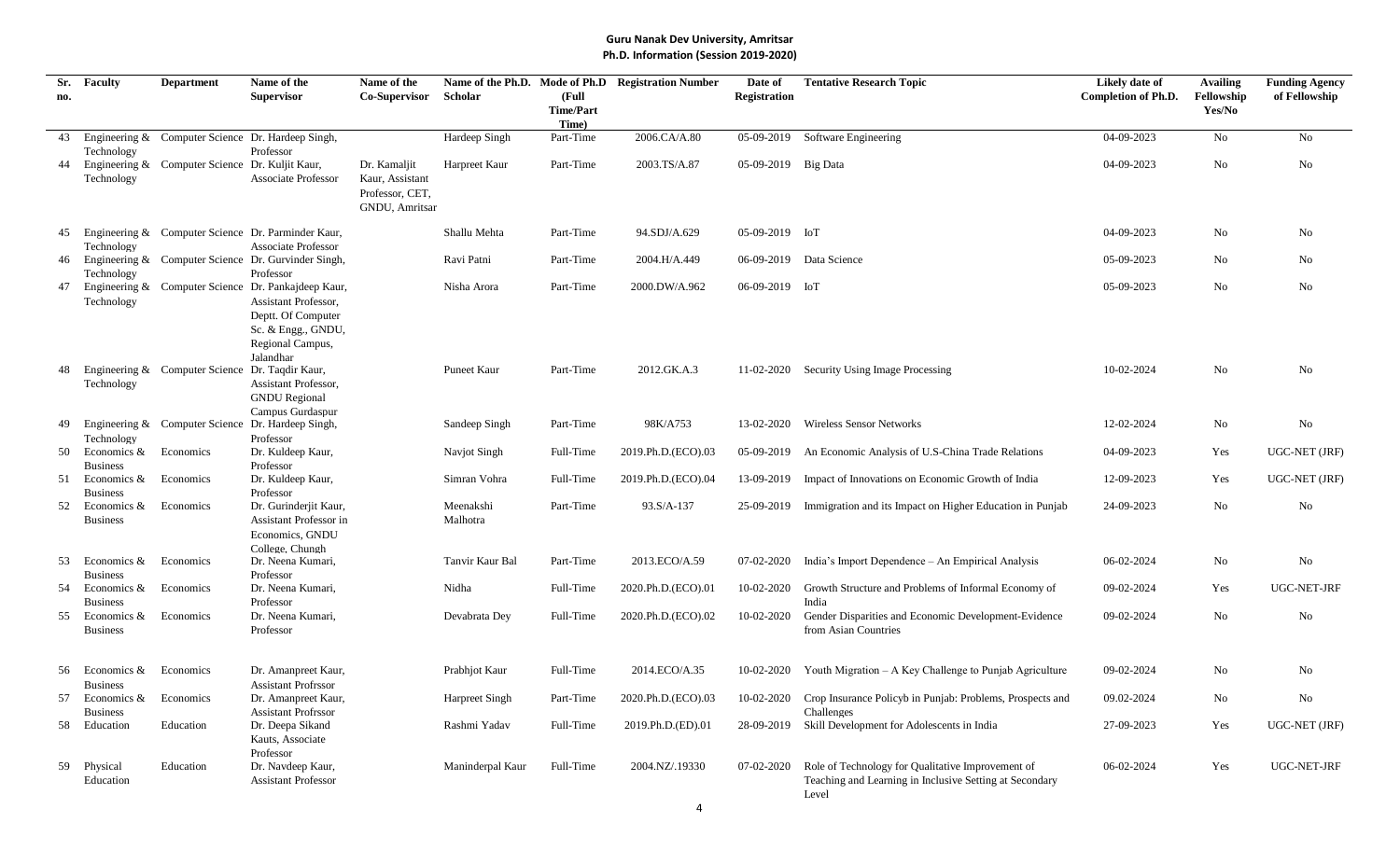| Sr. | <b>Faculty</b>                | <b>Department</b>            | Name of the                                         | Name of the          |                         |                    | Name of the Ph.D. Mode of Ph.D Registration Number | Date of             | <b>Tentative Research Topic</b>                                                                      | Likely date of             | <b>Availing</b> | <b>Funding Agency</b> |
|-----|-------------------------------|------------------------------|-----------------------------------------------------|----------------------|-------------------------|--------------------|----------------------------------------------------|---------------------|------------------------------------------------------------------------------------------------------|----------------------------|-----------------|-----------------------|
| no. |                               |                              | <b>Supervisor</b>                                   | <b>Co-Supervisor</b> | Scholar                 | (Full              |                                                    | <b>Registration</b> |                                                                                                      | <b>Completion of Ph.D.</b> | Fellowship      | of Fellowship         |
|     |                               |                              |                                                     |                      |                         | <b>Time/Part</b>   |                                                    |                     |                                                                                                      |                            | Yes/No          |                       |
| 60  | Physical                      | Education                    | Dr. Franky Rani,                                    |                      | Neelam Bali             | Time)<br>Full-Time | 2006.SDJ/A.542                                     | 07-02-2020          | Effectiveness of Blended Learning on Students'                                                       | 06-02-2024                 | No              | No                    |
|     | Education                     |                              | Assistant                                           |                      |                         |                    |                                                    |                     | Achievement and Attitude of Secondary School Students in                                             |                            |                 |                       |
|     |                               |                              |                                                     |                      |                         |                    |                                                    |                     | <b>Relation to Gender</b>                                                                            |                            |                 |                       |
| 61  | Physical                      | Education                    | Dr. Navdeep Kaur,                                   |                      | Rajesh Rathi            | Part-Time          | 2020.Ph.D.(ED).01                                  | 10-02-2020          | Teacher Effectiveness of Secondary School Teachers in                                                | 09-02-2024                 | No              | No                    |
|     | Education                     |                              | <b>Assistant Professor</b>                          |                      |                         |                    |                                                    |                     | Relation to Teaching Competency and Learning Outcomes                                                |                            |                 |                       |
| 62  | Physical                      | Education                    | Dr. Franky Rani,                                    |                      | Monika Luthra           | Part-Time          | 2020.Ph.D.(ED).02                                  | 10-02-2020          | Development of E- Content in Education                                                               | 09-02-2024                 | No              | No                    |
|     | Education                     |                              | Assistant                                           |                      |                         |                    |                                                    |                     |                                                                                                      |                            |                 |                       |
|     | Engineering $&$               | Electronics                  | Dr. Jyoteesh Malhotra,                              |                      | Abhishek Sharma         | Part-Time          | 2019.Ph.D.(ELT).01                                 | 05-09-2019          | Development of Enhanced Radio Over Free Space Optical                                                | 04-09-2023                 | No              | No                    |
|     | Technology                    | Technology                   | Professor, Deptt. Of                                |                      |                         |                    |                                                    |                     | Communication System for 5G Services                                                                 |                            |                 |                       |
|     |                               |                              | Elect. & Comm. Engg.,                               |                      |                         |                    |                                                    |                     |                                                                                                      |                            |                 |                       |
|     |                               |                              | GNDU, Regional<br>Campus, Jalandhar                 |                      |                         |                    |                                                    |                     |                                                                                                      |                            |                 |                       |
| 64  | Engineering & Electronics     |                              | Dr. Shalini Bahel,                                  |                      | Mandeep Kaur            | Full-Time          | 2012.ELT/A.118                                     | 05-09-2019          | Processing and Characterization of Dielectric Ceramics for                                           | 04-09-2023                 | No              | No                    |
|     | Technology                    | Technology                   | Professor                                           |                      |                         |                    |                                                    |                     | <b>Future Wireless Applications</b>                                                                  |                            |                 |                       |
| 65  | Engineering & Electronics     |                              | Dr. Hardeep Kaur,                                   |                      | Rajwinder Singh         | Full-Time          | 2020.P.h.D.(ELT).01                                | 07-02-2020          | Performance Evaluation of Massive MIMO Sensor                                                        | 06-02-2024                 | No              | No                    |
|     | Technology                    | Technology                   | <b>Assistant Professor</b>                          |                      |                         |                    |                                                    |                     | Networks using Millimeter Wave Spectrum                                                              |                            |                 |                       |
| 66  | Engineering $&$<br>Technology | Electronics<br>Technology    | Dr. Pawandeep Kaur,<br><b>Assistant Professor</b>   |                      | Jagat Ram               | Full-Time          | 2020.Ph.D.(ELT).02                                 | 20-02-2020          | Synthesis and Characterization of Suitablen Hexagonal<br>Ferrites as Broad-Band Microwave Absorbers  | 19.02.2024                 | No              | No                    |
| 67  | Languages                     | English                      | Dr. Yubee Gill,                                     |                      | Jashanjot Singh         | Part-Time          | 2012.KJ/A.700                                      | 10-02-2020          | Power and Resistance in Amitav Ghosh's Ibis Trilogy                                                  | 09-02-2024                 | No              | No                    |
|     |                               |                              | <b>Associate Professor</b>                          |                      | Johal                   |                    |                                                    |                     |                                                                                                      |                            |                 |                       |
|     | 68 Languages                  | English                      | Dr. Yubee Gill,                                     |                      | Jaideep Singh Sra       | Part-Time          | 2020.Ph.D.(ENG).01                                 | 10-02-2020          | Values in the Age of Uncertainty: Postmodernity and Value                                            | 09-02-2024                 | No              | No                    |
|     |                               |                              | Associate Professor                                 |                      |                         |                    |                                                    |                     | Crisis                                                                                               |                            |                 |                       |
|     | Languages                     | English                      | Dr. Amandeep Kaur,                                  |                      | Gasha                   | Full-Time          | 2020.Ph.D.(ENG).02                                 | 10-02-2020          | Examining the Status of Gender and Conflict in Pahadi                                                | 09-02-2024                 | No              | No                    |
|     | 70 Languages                  | English                      | <b>Assistant Professor</b><br>Dr. Ujjal Jeet,       |                      | Pahuldeep Kaur          | Full-Time          | 2014.DW/A.1100                                     | 10-02-2020          | Literature<br>A Study of Male Characters in Khaled Hosseini's novels:                                | 09-02-2024                 | No              | No                    |
|     |                               |                              | <b>Assistant Professor</b>                          |                      |                         |                    |                                                    |                     | An Ideational Approach                                                                               |                            |                 |                       |
|     | 71 Languages                  | English                      | Dr. Ujjal Jeet,                                     |                      | Muhammad Arif           | Full-Time          | 2020.Ph.D.(ENG).03                                 | 10-02-2020          | Spiritual Autobiography: A Study of John Bunyan's Grace                                              | 09-02-2024                 | No              | No                    |
|     |                               |                              | <b>Assistant Professor</b>                          |                      | Zargar                  |                    |                                                    |                     | Abounding, John Henry Newman's Apologia Pro Vita Sua                                                 |                            |                 |                       |
|     |                               |                              |                                                     |                      |                         |                    |                                                    |                     | and C S Lewis' Surprised by Joy                                                                      |                            |                 |                       |
|     | 72 Sciences                   | Food Sci & Tech              | Dr. Narpinder Singh,                                |                      | Arun Kumar              | Full-Time          | 2020.Ph.D.(FST).02                                 | 11-02-2020          | Development of Various Products Utilizing Cereals and                                                | 10-02-2024                 | No              | No                    |
|     |                               |                              | Professor                                           |                      |                         |                    |                                                    |                     | Selected Medicinal Plants with Enhanced Nutraceutical                                                |                            |                 |                       |
|     |                               |                              |                                                     |                      |                         |                    |                                                    |                     | Properties                                                                                           |                            |                 |                       |
|     | 73 Sciences                   | Food Sci & Tech              | Dr. Hardeep Singh                                   |                      | Deepti Chauhan          | Full-Time          | 2020.Ph.D.(FST).01                                 | 13-02-2020          | Evaluation the Processing Behavior of Millets and                                                    | 12-02-2024                 | No              | No                    |
|     |                               |                              | Gujral, Professor                                   |                      |                         |                    |                                                    |                     | Developing Functional Snack Foods                                                                    |                            |                 |                       |
| 74  | Sciences                      | Food Science &               | Dr. Narpinder Singh,<br>Professor                   |                      | Tamanna Awasthi         | Full-Time          | 2016.FT/A.58                                       | 05-09-2019          | Studies on Malting Potential of Wheat and Amaranthus<br>Varieties                                    | 04-09-2023                 | Yes             | UGC-NET (JRF)         |
|     | 75 Sciences                   | Technology<br>Food Science & | Dr. Navdeep Singh                                   |                      | Sarbjit Kaur            | Full-Time          | 2013.DW/A.964                                      | 05-09-2019          | Application of Electromyography (EMG) to Develop New                                                 | 04-09-2023                 | No              | No                    |
|     |                               | Technology                   | Sodhi, Professor                                    |                      |                         |                    |                                                    |                     | Food Products for Inclusion in the Diets of Dysphagia                                                |                            |                 |                       |
|     |                               |                              |                                                     |                      |                         |                    |                                                    |                     | Patients                                                                                             |                            |                 |                       |
|     | 76 Sciences                   | Food Science &               | Dr. Narpinder Singh,                                |                      | Sidhant Banura          | Full-Time          | 2010.FT/A.24                                       |                     | 05-09-2019 Evaluation of Malting Behavior and Product Development                                    | 04-09-2023                 | No              | No                    |
|     |                               | Technology                   | Professor                                           |                      |                         |                    |                                                    |                     | from Non-thermal Treated Pulses                                                                      |                            |                 |                       |
|     | 77 Sciences                   | Food Science &               | Dr. Bhavnita Dhillon,<br><b>Assistant Professor</b> |                      | Yogesh Kumar            | Full-Time          | 2019.Ph.D.(FST).01                                 |                     | 06-09-2019 Physico-chemical, Textural and Microbial Analysis of<br>Various Formulated Baked Products | 05-09-2023                 | No              | No                    |
|     | 78 Languages                  | Technology<br>Hindi          | Dr. Sudha Jitender,                                 |                      | Awasthi<br>Anjani Kumar | Part-Time          | 2008.NZ.11899                                      | 05-09-2019          | हिन्दी ग़ज़ल का साहित्यिक अवदान (चयनित रचनाकारों के सन्दर्भ में)                                     | 04-09-2023                 | No              | No                    |
|     |                               |                              | Professor                                           |                      |                         |                    |                                                    |                     |                                                                                                      |                            |                 |                       |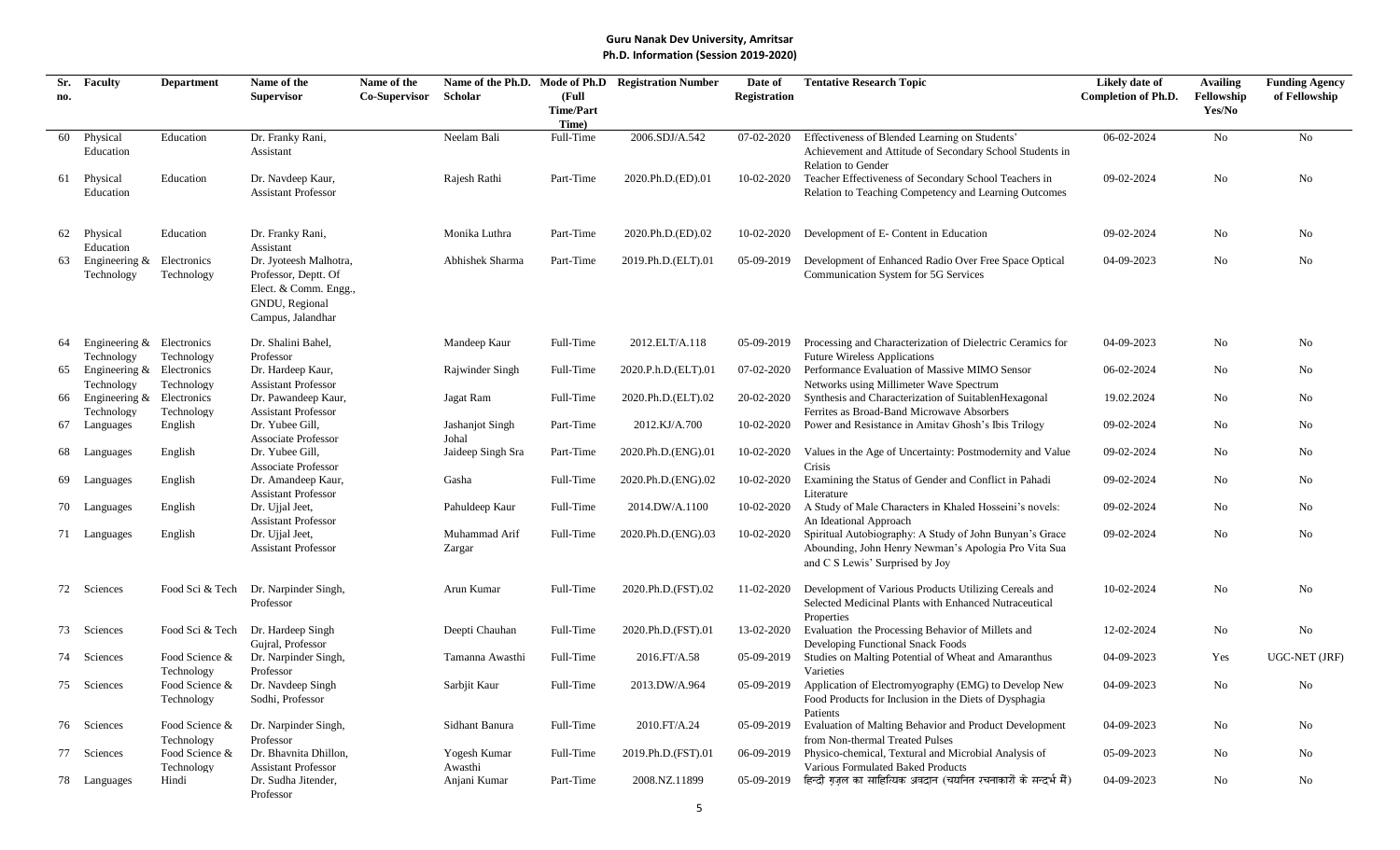| Sr. | <b>Faculty</b>   | <b>Department</b> | Name of the                                     | Name of the   |                      |                    | Name of the Ph.D. Mode of Ph.D Registration Number | Date of             | <b>Tentative Research Topic</b>                                                             | Likely date of             | <b>Availing</b> | <b>Funding Agency</b> |
|-----|------------------|-------------------|-------------------------------------------------|---------------|----------------------|--------------------|----------------------------------------------------|---------------------|---------------------------------------------------------------------------------------------|----------------------------|-----------------|-----------------------|
| no. |                  |                   | <b>Supervisor</b>                               | Co-Supervisor | Scholar              | (Full              |                                                    | <b>Registration</b> |                                                                                             | <b>Completion of Ph.D.</b> | Fellowship      | of Fellowship         |
|     |                  |                   |                                                 |               |                      | <b>Time/Part</b>   |                                                    |                     |                                                                                             |                            | Yes/No          |                       |
| 79  | Languages        | Hindi             | Dr. Sudha Jitender,                             |               | Lovely               | Time)<br>Full-Time | 2011.GWB/A.122                                     | 05-09-2019          | इक्कीसवीं सदी के हिन्दी एवं पंजाबी कविता का तुलनात्मक अध्ययन                                | 04-09-2023                 | No              | No                    |
|     |                  |                   | Professor                                       |               |                      |                    |                                                    |                     | (चयनित कवियों के सन्दर्भ में)                                                               |                            |                 |                       |
|     | 80 Languages     | Hindi             | Dr. Sapna Sharma,                               |               | Rajwant Kaur         | Full-Time          | 2009.DW/A.100                                      |                     | 05-09-2019 डा नरेन्द्र मोहन के साहित्य का मुल्यांकन                                         | 04-09-2023                 | No              | No                    |
|     |                  |                   | <b>Assistant Professor</b>                      |               |                      |                    |                                                    |                     |                                                                                             |                            |                 |                       |
|     | 81 Languages     | Hindi             | Dr. Sunil Kumar,                                |               | Amandeep Kaur        | Part-Time          | 2015.HI/A.3                                        | 05-09-2019          | समकालीन हिन्दी कविता का मूल्यांकन (अरुण कमल, जितेन्द्र                                      | 04-09-2023                 | No              | No                    |
|     |                  |                   | <b>Assistant Professor</b>                      |               |                      |                    |                                                    |                     | श्रीवास्तव, एकान्त श्रीवास्तव और गणेश पाण्डेय के सन्दर्भ में)                               |                            |                 |                       |
|     | 82 Languages     | Hindi             | Dr. Sunita Sharma,                              |               | <b>Jaswant Singh</b> | Full-Time          | 2008.SP/A.24                                       | 10-02-2020          | रीतिकालीन चरित-काव्यों का सांस्कृतिक अध्ययन                                                 | 09-02-2024                 | Yes             | National              |
|     |                  |                   | <b>Assistant Professor</b>                      |               |                      |                    |                                                    |                     |                                                                                             |                            |                 | Fellowship            |
|     |                  |                   |                                                 |               |                      |                    |                                                    |                     |                                                                                             |                            |                 |                       |
|     | 83 Languages     | Hindi             | Dr. Sunil Kumar,                                |               | Gurusharn Kumar      | Full-Time          | 2020.Ph.D.(HI).01                                  | 20-02-2020          | मध कांकरिया और गीतांजलि श्री के कथा साहित्य का तलनात्मक                                     | 19-02-2024                 | Yes             | National              |
|     |                  |                   | <b>Assistant Professor</b>                      |               |                      |                    |                                                    |                     | अध्ययन                                                                                      |                            |                 | Fellowship            |
| 84  | Arts & Social    | History           | Dr. Shefali Chauhan,                            |               | Manish Singh         | Part-Time          | 98.K/A.112                                         | 05-09-2019          | Religious and Social Issues Concerning Sikhs during the                                     | 04-09-2023                 | No              | No.                   |
|     | Sciences         |                   | <b>Assistant Professor</b>                      |               |                      |                    |                                                    |                     | First Half of Twentieth Century                                                             |                            |                 |                       |
| 85  | Arts & Social    | History           | Dr. Amandeep Bal,                               |               | Silvia Mahajan       | Full-Time          | 2013.SSS/A.16                                      | 11-02-2020          | Growth Story of Punjab Agriculture (1966-2000)                                              | 10-02-2024                 | No              | No                    |
|     | Sciences         |                   | Professor                                       |               |                      |                    |                                                    |                     |                                                                                             |                            |                 |                       |
| 86  | Life Sciences    | Human Genetics    | Dr. Anupam Kaur,                                |               | Sukhjashanpreet      | Full-Time          | 2014.HG/A.23                                       | 05-09-2019          | Analysis of Genetic Variants in Steroidogenic Pathway in                                    | 04-09-2023                 | No              | No                    |
|     |                  |                   | Professor                                       |               | Singh                |                    |                                                    |                     | Females with Polycystic Ovary Syndrome                                                      |                            |                 |                       |
| 87  | Life Sciences    | Human Genetics    | Dr. Anupam Kaur,                                |               | Mandeep Kaur         | Full-Time          | 2014.HG/A.8                                        | 05-09-2019          | Analysis of Genetic Variants of Cytokines in Females with                                   | 04-09-2023                 | No              | No                    |
|     | 88 Life Sciences | Human Genetics    | Professor<br>Dr. Vasudha Sambyal,               |               | Jatinder Singh       | Full-Time          | 2013.HG/A.44                                       | 05-09-2019          | Polycystic Ovary Syndrome<br>Analysis of Genetic Variants in Male Infertility Patients: A   | 04-09-2023                 | Yes             | CSIR-UGC (JRF)        |
|     |                  |                   | Professor                                       |               | Sahota               |                    |                                                    |                     | Computational and Experimental Approach                                                     |                            |                 |                       |
| 89. | Life Sciences    | Human Genetics    | Dr. Manpreet,                                   |               | Shreya Singh         | Full-Time          | 2014.HG/A.40                                       | 05-09-2019          | Genotype-Phenotype Attributes of Mannose Binding Lectin                                     | 04-09-2023                 | Yes             | UGC-NET (JRF)         |
|     |                  |                   | <b>Assistant Professor</b>                      |               | Kashyap              |                    |                                                    |                     | in Breast Cancer                                                                            |                            |                 |                       |
|     | 90 Laws          | Law               | Dr. Pawan Kumar,                                |               | Kirandeep            | Part-Time          | 2003.LE/A.14                                       | 05-09-2019          | Socio-legal Study of Mob Lynching: A Growing Menace in                                      | 04-09-2023                 | No              | No                    |
|     |                  |                   | Professor                                       |               |                      |                    |                                                    |                     | India                                                                                       |                            |                 |                       |
|     | 91 Laws          | Law               | Dr. Parminder Kaur,                             |               | Mehtabh Sahi         | Part-Time          | 2019.Ph.D.(LAW).02                                 | 05-09-2019          | Mental Health Vis-a-Vis Human Rights                                                        | 04-09-2023                 | N <sub>0</sub>  | No                    |
|     |                  |                   | Associate Professor,                            |               |                      |                    |                                                    |                     |                                                                                             |                            |                 |                       |
|     |                  |                   | Deptt. Of Laws,<br>GNDU, Regional               |               |                      |                    |                                                    |                     |                                                                                             |                            |                 |                       |
|     |                  |                   | Campus, Gurdaspur                               |               |                      |                    |                                                    |                     |                                                                                             |                            |                 |                       |
|     | 92 Laws          | Law               | Dr. Vanita Khanna,                              |               | Neeru Mittal         | Part-Time          | 2004.SDJ/A.406                                     | 05-09-2019          | A Comparative Study of Content Regulation on Online                                         | 04-09-2023                 | No              | No                    |
|     |                  |                   | Assistant Professor,                            |               |                      |                    |                                                    |                     | Streaming Platforms - Emasculating Freedom of Speech and                                    |                            |                 |                       |
|     |                  |                   | Deptt. Of Laws,                                 |               |                      |                    |                                                    |                     | Expression                                                                                  |                            |                 |                       |
|     |                  |                   | GNDU, Regional                                  |               |                      |                    |                                                    |                     |                                                                                             |                            |                 |                       |
|     |                  |                   | Campus. Jalandhar                               |               |                      |                    |                                                    |                     |                                                                                             |                            |                 |                       |
|     | 93 Laws          | Law               | Dr. Arneet Kaur,<br><b>Assistant Professor</b>  |               | Rajwinder Kaur       | Part-Time          | 2007.NZ.17830                                      | 05-09-2019          | Extradition Law and Practice in India: A Study with Special<br>Reference to Economic Crimes | 04-09-2023                 | No              | No                    |
|     | Laws             | Law               | Dr. Pawan Kumar,                                |               | Ravi Deep            | Part-Time          | 2010.NZ.3006                                       | 05-09-2019          | Revisiting the Procedure of Appointment of Judges in India:                                 | 04-09-2023                 | No              | No                    |
|     |                  |                   | Professor                                       |               |                      |                    |                                                    |                     | A Comparative Analysis                                                                      |                            |                 |                       |
|     | 95 Laws          | Law               | Dr. Komal Krishan                               |               | Sandeep Rani         | Part-Time          | 99.MJ/A.31                                         | 05-09-2019          | Judicial Impact of Complaint Cases: An Analytical Study                                     | $04 - 09 - 2023$           | No              | No                    |
|     |                  |                   | Mehta, Assistant                                |               |                      |                    |                                                    |                     |                                                                                             |                            |                 |                       |
|     |                  |                   | Professor                                       |               |                      |                    |                                                    |                     |                                                                                             |                            |                 |                       |
|     | 96 Laws          | Law               | Dr. Anshu Jain,                                 |               | Jai Kishan           | Part-Time          | 2010.JS/A.180                                      |                     | 06-09-2019 Commercialization of Right to Education                                          | 05-09-2023                 | No              | No                    |
|     | 97 Laws          |                   | <b>Assistant Professor</b><br>Dr. Rupam Jagota, |               | Ankit Paul Kaur      | Part-Time          | 2009.RKJ/A.303                                     |                     | 13-09-2019 State of Exception vis-a-vis Right to Fair Trial: Procedural                     | 12-09-2023                 | No              | No                    |
|     |                  | Law               | Associate Professor,                            |               |                      |                    |                                                    |                     | and Human Rights Implications in Asian Nations                                              |                            |                 |                       |
|     |                  |                   | GNDU, Regional                                  |               |                      |                    |                                                    |                     |                                                                                             |                            |                 |                       |
|     |                  |                   | Campus, Jalandhar                               |               |                      |                    |                                                    |                     |                                                                                             |                            |                 |                       |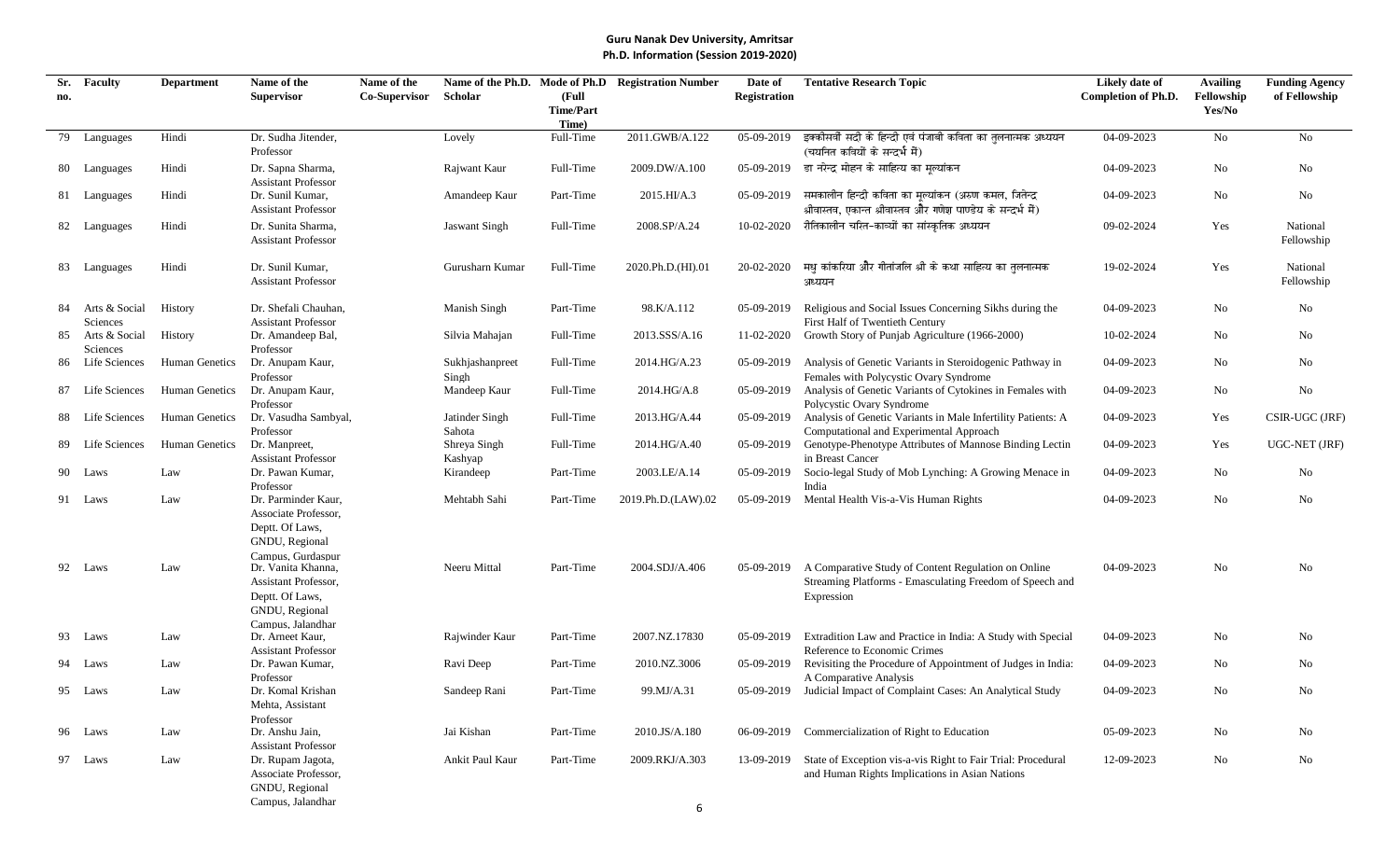| Sr. | <b>Faculty</b>    | <b>Department</b>      | Name of the                                    | Name of the          |                   |                           | Name of the Ph.D. Mode of Ph.D Registration Number | Date of             | <b>Tentative Research Topic</b>                                                                          | Likely date of             | <b>Availing</b> | <b>Funding Agency</b> |
|-----|-------------------|------------------------|------------------------------------------------|----------------------|-------------------|---------------------------|----------------------------------------------------|---------------------|----------------------------------------------------------------------------------------------------------|----------------------------|-----------------|-----------------------|
| no. |                   |                        | <b>Supervisor</b>                              | <b>Co-Supervisor</b> | Scholar           | (Full                     |                                                    | <b>Registration</b> |                                                                                                          | <b>Completion of Ph.D.</b> | Fellowship      | of Fellowship         |
|     |                   |                        |                                                |                      |                   | <b>Time/Part</b><br>Time) |                                                    |                     |                                                                                                          |                            | Yes/No          |                       |
| 98  | Laws              | Law                    | Dr. Mona Goel,                                 |                      | Chahat            | Full-Time                 | 2012.RJ/A.225                                      | 21-01-2020          | Low Conviction Rate in India with Special Reference to                                                   | 20-01-2024                 | Yes             | <b>UGC-NET (JRF)</b>  |
|     |                   |                        | Assistant Professor,                           |                      |                   |                           |                                                    |                     | Unorganised Sector of Public Prosecution                                                                 |                            |                 |                       |
|     |                   |                        | GNDU, Regional                                 |                      |                   |                           |                                                    |                     |                                                                                                          |                            |                 |                       |
|     |                   |                        | Campus, Jalandhar                              |                      |                   |                           |                                                    |                     |                                                                                                          |                            |                 |                       |
|     | 99 Laws           | Law                    | Dr. Arneet Kaur,                               |                      | Pinki             | Full-Time                 | 2020.Ph.D.(LAW).01                                 | 10-02-2020          | Protection of Accused in India: A Critical Analysis                                                      | 09-02-2024                 | Yes             | UGC-NET-JRF           |
|     | 100 Laws          | Law                    | <b>Assistant Professor</b><br>Dr. Arneet Kaur, |                      | Sukhriti Singh    | Part-Time                 | 2020.Ph.D.(LAW).02                                 | 10-02-2020          | Trade Wars and WTO: Impact on Economy and National                                                       | 09-02-2024                 | No              | No                    |
|     |                   |                        | <b>Assistant Professor</b>                     |                      |                   |                           |                                                    |                     | Security                                                                                                 |                            |                 |                       |
|     |                   |                        |                                                |                      |                   |                           |                                                    |                     |                                                                                                          |                            |                 |                       |
|     | 101 Laws          | Law                    | Dr. Arvindeka                                  |                      | Prashottam Lal    | Full-Time                 | 2020.Ph.D.(LAW).03                                 | 10-02-2020          | Legal Protection to Electronic Contract in India: A Study                                                | 09-02-2024                 | Yes             | National              |
|     |                   |                        | Chaudhari, Assistant                           |                      |                   |                           |                                                    |                     | with Special Reference to Information Technology Act,                                                    |                            |                 | Fellowship            |
|     |                   |                        | Professor                                      |                      |                   |                           |                                                    |                     | 2000                                                                                                     |                            |                 |                       |
|     | 102 Laws          | Law                    | Dr. Anshu Jain,                                |                      | Upasana Kalgotra  | Full-Time                 | 2020.Ph.D.(LAW).04                                 | 10-02-2020          | Scope of Legislation with Respect to Convention/Treaties                                                 | 09-02-2024                 | No              | No                    |
|     |                   |                        | <b>Assistant Professor</b>                     |                      |                   |                           |                                                    |                     | under the Ambit of Constitution of India                                                                 |                            |                 |                       |
|     | 103 Laws          | Law                    | Dr. Arvindeka                                  |                      | Jatinder Singh    | Full-Time                 | 2017.L/A.3                                         | 10-02-2020          | Disability Laws in India- A Study with Special Reference to                                              | 09-02-2024                 | Yes             | UGC-NET-JRF           |
|     |                   |                        | Chaudhari, Assistant                           |                      |                   |                           |                                                    |                     | Application of Laws in Private Sector                                                                    |                            |                 |                       |
|     |                   |                        | Professor                                      |                      |                   |                           |                                                    |                     |                                                                                                          |                            |                 |                       |
|     | 104 Laws          | Law                    | Dr. Bimaldeep Singh,                           |                      | Neha Gadgala      | Full-Time                 | 2004.DW/A.269                                      | 10-02-2020          | Judicial Activism: A Study Related to Freedom of Speech                                                  | 09-02-2024                 | No              | No                    |
|     |                   |                        | <b>Associate Professor</b>                     |                      |                   |                           |                                                    |                     | and Expression                                                                                           |                            |                 |                       |
|     | 105 Laws          | Law                    | Dr. Anshu Jain,                                |                      | Kanchan Bala      | Part-Time                 | 2012.GNU/A.496                                     | 19-02-2020          | Addressing Gender Based Violence in India: A Call for                                                    | 18.02.2024                 | No              | NO                    |
|     | 106 Laws          | Law                    | <b>Assistant Professor</b><br>Dr. Pawan Kumar, |                      | Parul Kangniwal   | Part-Time                 | 2010.RJ/A.94                                       | 12-02-2020          | Effective Legislation and Social Intervention<br>Social Media Vis-a-vis Freedom of Speech & Expression - | 11-02-2024                 | No              | No                    |
|     |                   |                        | Professor                                      |                      |                   |                           |                                                    |                     | A Socio-legal Study                                                                                      |                            |                 |                       |
|     | 107 Laws          | Law                    | Dr. Arvindeka                                  |                      | Ajay Kumar        | Full-Time                 | 2009.GP/A.266                                      | 18-02-2020          | Artificial Intelligence and its Impact on Law: A Need for                                                | 17.02.2024                 | No              | No                    |
|     |                   |                        | Chaudhari, Assistant                           |                      |                   |                           |                                                    |                     | Codification in India                                                                                    |                            |                 |                       |
|     |                   |                        | Professor                                      |                      |                   |                           |                                                    |                     |                                                                                                          |                            |                 |                       |
|     | 108 Laws          | Law                    | Dr. Pawan Kumar,                               |                      | Harkirandeep Kaur | Part-Time                 | 2002B/A.26                                         | 19-02-2020          | Assisted Reproductive Technology: Legal, Social and                                                      | 18-02-2024                 | No              | No                    |
|     |                   |                        | Professor, GNDU                                |                      |                   |                           |                                                    |                     | <b>Ethical Ramifications</b>                                                                             |                            |                 |                       |
|     |                   |                        | <b>Regional Campus</b><br>Gurdaspur            |                      |                   |                           |                                                    |                     |                                                                                                          |                            |                 |                       |
|     | 109 Arts & Social | Library &              | Dr. Satwinder Kaur,                            |                      | Poonam            | Part-Time                 | 98.HJ/A.309                                        |                     | 09-09-2019 Information Literacy Among the Sarpanchs in Punjab: A                                         | 08-09-2023                 | No              | No                    |
|     | Sciences          | Information            | <b>Assistant Professor</b>                     |                      |                   |                           |                                                    |                     | Survey                                                                                                   |                            |                 |                       |
|     |                   | Science                |                                                |                      |                   |                           |                                                    |                     |                                                                                                          |                            |                 |                       |
|     | 110 Arts & Social | Library $\&$           | Dr. Satwinderpal Kaur,                         |                      | Navneet Kaur      | Full-Time                 | 2013.GTB/D.150                                     | 10-02-2020          | Digital Literacy among Library Professionals in Universities                                             | 09-02-2024                 | Yes             | UGC-NET-JRF           |
|     | Sciences          | Information            | <b>Assisatant Professor</b>                    |                      |                   |                           |                                                    |                     | of Punjab, Haryana and Himachal Pradesh: A Study                                                         |                            |                 |                       |
|     | 111 Arts & Social | Science<br>Library $&$ | Dr. Satwinderpal Kaur,                         |                      | Shaveta           | Part-Time                 | 2002.NZ.11618                                      | 10-02-2020          | A Bibliometric Study of Scopus Index Open Access Journal                                                 | 09-02-2024                 | No              | No                    |
|     | Sciences          | Information            | <b>Assisatant Professor</b>                    |                      |                   |                           |                                                    |                     | in the Field of Library and Information Science                                                          |                            |                 |                       |
|     |                   | Science                |                                                |                      |                   |                           |                                                    |                     |                                                                                                          |                            |                 |                       |
|     | 112 Sciences      | Mathematics            | Dr. Lovleen Kumar                              |                      | Anchal Sharma     | Part-Time                 | 2003.SW/A.686                                      | 05-09-2019          | Estimation Problems in Survey Sampling in the Case of                                                    | 04-09-2023                 | No              | No                    |
|     |                   |                        | Grover, Associate                              |                      |                   |                           |                                                    |                     | Incomplete Data                                                                                          |                            |                 |                       |
|     |                   |                        | Professor                                      |                      |                   |                           |                                                    |                     |                                                                                                          |                            |                 |                       |
|     | 113 Life Sciences | Microbiology           | Dr. Amarjeet Kaur,                             |                      | Pooja Chauhan     | Full-Time                 | 2016.MIC/A.13                                      | 05-09-2019          | Biocontrol Potential of Endophytic Fungi                                                                 | 04-09-2023                 | Yes             | <b>ICAR-NET</b>       |
|     | 114 Life Sciences | Mol. Biology &         | <b>Assistant Professor</b><br>Dr. Rachna Hora, |                      | Satinder Kaur     | Full-Time                 | 2014.DW/A.1066                                     | 05-09-2019          | Functional Characterization of Rv1735c in Mycobacterium                                                  | 04-09-2023                 | No              | No                    |
|     |                   | Bio-Chemistry          | <b>Assistant Professor</b>                     |                      |                   |                           |                                                    |                     | tuberculosis                                                                                             |                            |                 |                       |
|     | 115 Visual $&$    | Music                  | Dr. Gurpreet Kaur,                             |                      | Kuldeep Kaur      | Full-Time                 | 2011.KW/A.22                                       | 05-09-2019          | ਬਿਰਧ ਆਸ਼ਰਮਾਂ ਵਿੱਚ ਰਹਿੰਦੇ ਤਨਾਉ ਗ੍ਰਸਤ ਬਜ਼ੁਰਗਾਂ ਦੀ ਮਨੋਦਸ਼ਾ ਉਤੇ                                              | 04-09-2023                 | Yes             | UGC-NET (JRF)         |
|     | Performing Arts   |                        | Professor                                      |                      |                   |                           |                                                    |                     | ਗੁਰਬਾਣੀ ਸੰਗੀਤ ਦਾ ਚਿਕਿਤਸੀ ਪ੍ਰਭਾਵ: ਸਰਵੇਖਣ ਅਤੇ ਪ੍ਰਯੋਗ                                                       |                            |                 |                       |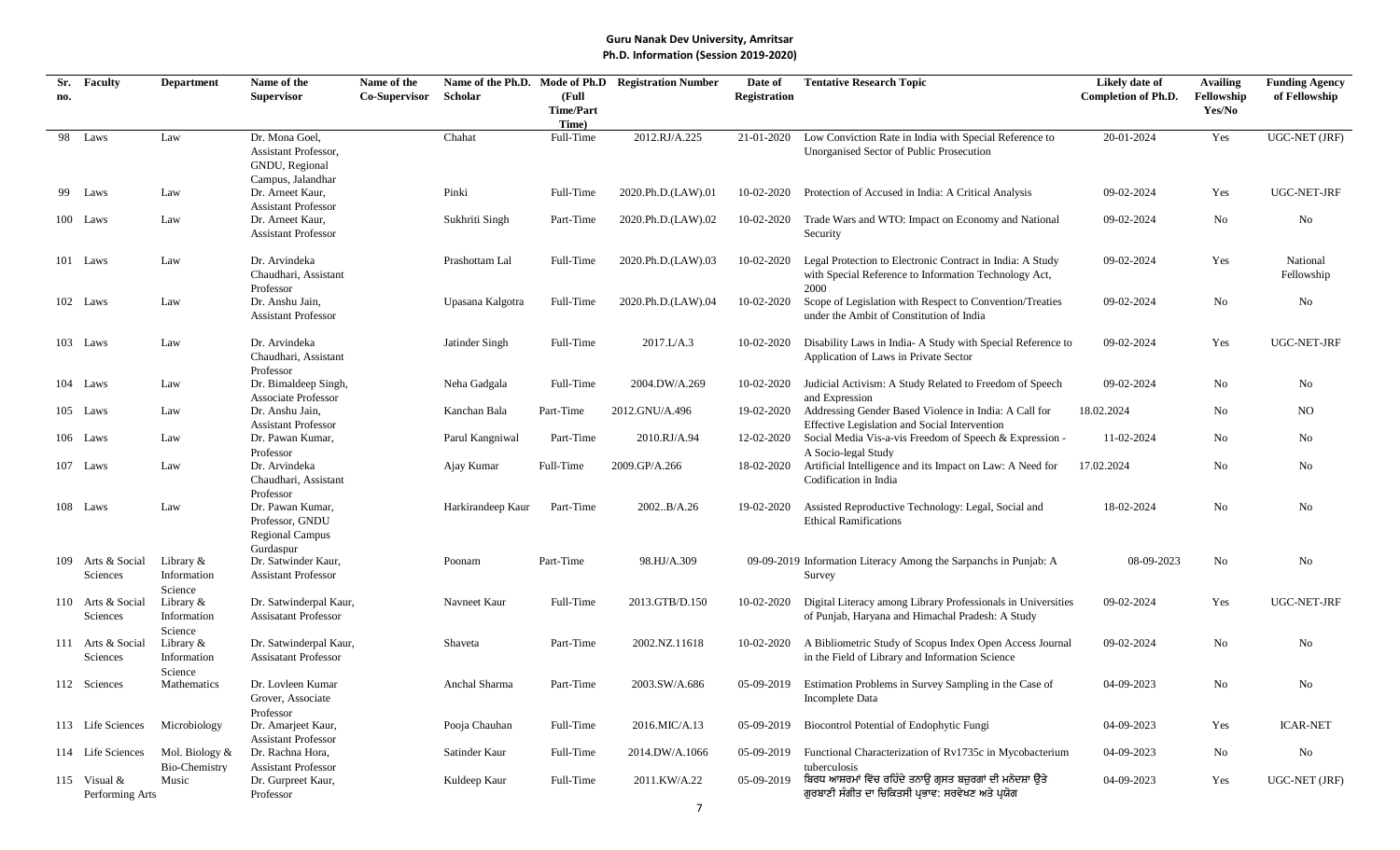| Sr. | <b>Faculty</b>                               | <b>Department</b>                                                           | Name of the                                                                                        | Name of the                                                                  |                         |                           | Name of the Ph.D. Mode of Ph.D Registration Number | Date of      | <b>Tentative Research Topic</b>                                                                                                                                      | Likely date of             | <b>Availing</b>      | <b>Funding Agency</b> |
|-----|----------------------------------------------|-----------------------------------------------------------------------------|----------------------------------------------------------------------------------------------------|------------------------------------------------------------------------------|-------------------------|---------------------------|----------------------------------------------------|--------------|----------------------------------------------------------------------------------------------------------------------------------------------------------------------|----------------------------|----------------------|-----------------------|
| no. |                                              |                                                                             | <b>Supervisor</b>                                                                                  | <b>Co-Supervisor</b>                                                         | Scholar                 | (Full<br><b>Time/Part</b> |                                                    | Registration |                                                                                                                                                                      | <b>Completion of Ph.D.</b> | Fellowship<br>Yes/No | of Fellowship         |
|     |                                              |                                                                             |                                                                                                    |                                                                              |                         | Time)                     |                                                    |              |                                                                                                                                                                      |                            |                      |                       |
|     | 116 Visual $&$<br>Performing Art             | Music                                                                       | Dr. Rajesh Sharma,<br><b>Assistant Professor</b>                                                   |                                                                              | Rahul                   | Full-Time                 | 2107.MU./A.1                                       | 10-02-2020   | ्यवाओं की मानसिकता पर वर्तमान पंजाबी गीतों का प्रभाव:-<br>विशलेषणात्मक अध्ययन                                                                                        | 09-02-2024                 | Yes                  | UGC-NET-JRF           |
|     | 117 Sports<br>Medicine &<br>Physiotherapy    | <b>MYAS GNDU</b><br>Department of<br><b>Sports Sciences</b><br>and Medicine | Dr. Shweta Shenoy,<br>Professor                                                                    |                                                                              | Namrata Sharma          | Full-Time                 | 2016.SMP/A.67                                      | 05-09-2019   | Motor Learning and its Effect on Athletic Performance                                                                                                                | 04-09-2023                 | No                   | No                    |
|     | 118 Sports<br>Medicine &<br>Physiotherapy    | <b>MYAS GNDU</b><br>Department of<br><b>Sports Sciences</b><br>and Medicine | Dr. Sonia Kapur,<br><b>Assistant Professor</b>                                                     |                                                                              | Deeksha Nayar           | Part-Time                 | 94.SW/A.527                                        | 05-09-2019   | An Experimental Study: Effect of Sports and Psychological<br>Interventions on Women Empowerment                                                                      | 04-09-2023                 | No                   | No                    |
|     | 119 Sciences                                 | Pharmaceutical<br>Sciences                                                  | Dr. Preet Mohinder<br>Singh Bedi, Professor                                                        |                                                                              | Nitish Kumar            | Full-Time                 | 2016.BP/A.63                                       | 05-09-2019   | Design of Multi-targeting Synthetic Compounds using<br>various Modern Techniques for the Treatment of<br>Alzheimer's Disease: Synthesis and Biological Investigation | 04-09-2023                 | No                   | No                    |
|     | 120 Sciences                                 | Pharmaceutical<br>Sciences                                                  | Dr. Amrit Pal Singh,<br><b>Assistant Professor</b>                                                 |                                                                              | Ashwani Kumar<br>Sharma | Full-Time                 | 2012.BP/A.15                                       | 05-09-2019   | Investigation on the Role of Hydrogen Sulphide in Models<br>of Nephrotoxicity in Rodents                                                                             | 04-09-2023                 | No                   | No                    |
|     | 121 Sciences                                 | Pharmaceutical<br>Sciences                                                  | Dr. Rajbir Bhatti,<br><b>Assistant Professor</b>                                                   | Dr. Palwinder<br>Singh, Professor,<br>Deptt. Of<br>Chemistry                 | Amrit Pal Singh         | Full-Time                 | 2013.BP/A.24                                       | 05-09-2019   | Studies on the Antidepressant Activities of Selected<br><b>Medicinal Plants</b>                                                                                      | 04-09-2023                 | No                   | No                    |
|     | 122 Sciences                                 | Pharmaceutical<br>Sciences                                                  | Dr. P.L. Sangwan,<br>Senior Scientist, Bio-<br>organic, Chemistry<br>Division, CSIR, IIM,<br>Jammu | Dr. Sarabjit Kaur, Amit Kumar<br>Assistant<br>Professor, Deptt.<br>Of Pharm. |                         | Full-Time                 | 2019.Ph.D.(BP).02                                  | 05-09-2019   | Discovery of Novel Target based Bioactive Natural Product<br>from High Altitude Medicinal Plants Effects against Uv-<br>inducing Skin Diseases                       | 04-09-2023                 | No                   | No                    |
|     | 123 Sciences                                 | Physics                                                                     | Dr. Paramjit Kaur,<br><b>Assistant Professor</b>                                                   |                                                                              | Zubair Iqbal Dar        | Full-Time                 | 2019.Ph.D.(PHY).03                                 | 05-09-2019   | Atomic Coherence Induced Non-linear Optical Processes in<br>the Ensembles of Alkali Atoms for Various Applications                                                   | 04-09-2023                 | Yes                  | <b>JRF</b>            |
|     | 124 Sciences                                 | Physics                                                                     | Dr. Mandeep Singh,<br><b>Assistant Professor</b>                                                   |                                                                              | Swati Verma             | Full-Time                 | 2013.SW/A.898                                      | 05-09-2019   | Synthesis & Characterization of Lead and Non Lead Based<br>Ceramics having Multiferroic Properties                                                                   | 04-09-2023                 | No                   | No                    |
|     | 125 Sciences                                 | Physics                                                                     | Dr. Bindiya Arora,<br><b>Assistant Professor</b>                                                   |                                                                              | Harpreet Kaur           | Full-Time                 | 2014.SW/A.885                                      | 05-09-2019   | Study of Optical and Dielectric Properties of 2-D<br>Transitional Metal Dichalcogenides for their Applications in<br>Nanoelectronic Devices                          | 04-09-2023                 | No                   | No                    |
|     | 126 Sciences                                 | Physics                                                                     | Dr. Naresh Pal Singh<br>Saini, Professor                                                           |                                                                              | Rajneet                 | Full-Time                 | 2015.PHY/A.86                                      | 05-09-2019   | Study of Solitary Structures and Modulational Instability in<br>Multi-component Plasmas                                                                              | 04-09-2023                 | No                   | No                    |
|     | 127 Sciences                                 | Physics                                                                     | Dr. Naresh Pal Singh<br>Saini, Professor                                                           |                                                                              | Geetika Slathia         | Full-Time                 | 2019.Ph.D.(PHY).02                                 | 06-09-2019   | Electrostatic and Electromagnetic Nonlinear Structures in<br><b>Space Dusty Plasmas</b>                                                                              | 05-09-2023                 | No                   | No                    |
|     | 128 Sciences                                 | Physics                                                                     | Dr. Bindiya Arora,<br><b>Assistant Professor</b>                                                   |                                                                              | Jyoti                   | Full-Time                 | 2019.Ph.D.(PHY).04                                 | 13-09-2019   | Prospect of Active Optical Atomic Clocks for Accurate<br>Time Keeping Standard                                                                                       | 12-09-2023                 | No                   | No                    |
|     | 129 Physical<br>Planning $&$<br>Architecture | Planning                                                                    | Dr. Pankaj Chhabra,<br>Assistant Professor,<br>Deptt. of Architecture                              |                                                                              | Ashish Batra            | Part-Time                 | 2004.AR/A.2                                        |              | 05-09-2019 Indian Smart City Model: Reassessing the Approach<br>towards Effective Implementation                                                                     | 04-09-2023                 | No                   | No                    |
|     | 130 Arts & Social<br>Sciences                | Political Science                                                           | Dr. Malkiat Singh,<br><b>Assistant Professor</b>                                                   |                                                                              | Jashan Partap Singh     | Full-Time                 | 2013.K/A.957                                       | 06-09-2019   | Strategic Considerations in India's Afghan Policy: 9/11<br>Onwards                                                                                                   | 05-09-2023                 | No                   | No                    |
|     | 131 Arts & Social<br>Sciences                | Political Science                                                           | Dr. Malkiat Singh,<br><b>Assistant Professor</b>                                                   |                                                                              | Simranjeet Singh        | Full-Time                 | 2005.DA/A.301<br>$\circ$                           | 06-09-2019   | Politics of India's Aid Strategy in Afghanistan Since 2001<br>to 2014                                                                                                | 05-09-2023                 | Yes                  | JRF                   |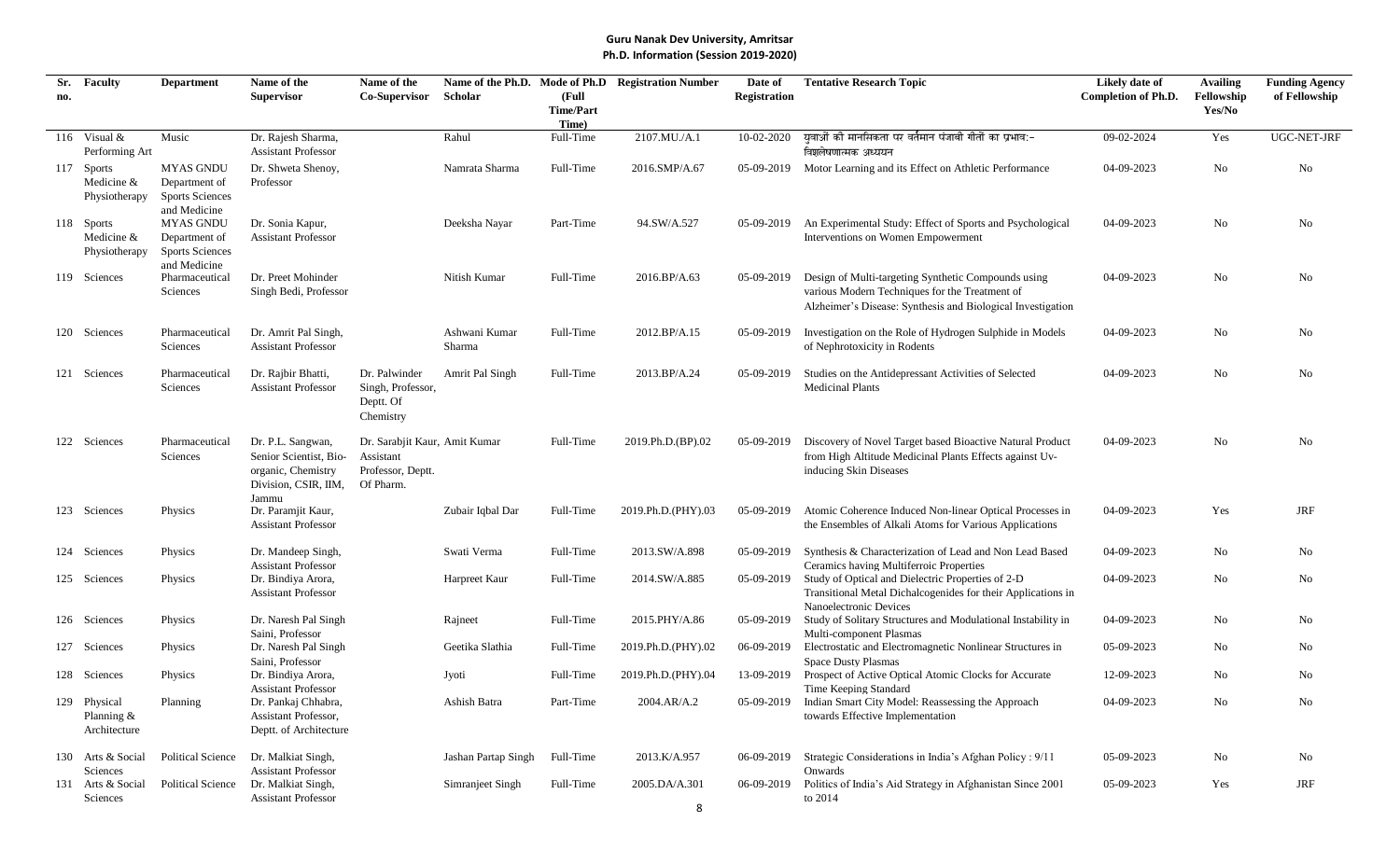| Sr. | <b>Faculty</b>    | <b>Department</b>            | Name of the                                      | Name of the   |                      |                  | Name of the Ph.D. Mode of Ph.D Registration Number | Date of             | <b>Tentative Research Topic</b>                                 | Likely date of             | <b>Availing</b> | <b>Funding Agency</b>  |
|-----|-------------------|------------------------------|--------------------------------------------------|---------------|----------------------|------------------|----------------------------------------------------|---------------------|-----------------------------------------------------------------|----------------------------|-----------------|------------------------|
| no. |                   |                              | <b>Supervisor</b>                                | Co-Supervisor | Scholar              | (Full            |                                                    | <b>Registration</b> |                                                                 | <b>Completion of Ph.D.</b> | Fellowship      | of Fellowship          |
|     |                   |                              |                                                  |               |                      | <b>Time/Part</b> |                                                    |                     |                                                                 |                            | Yes/No          |                        |
|     |                   |                              |                                                  |               |                      | Time)            |                                                    |                     |                                                                 | 05-09-2023                 | No              | No                     |
|     | 132 Arts & Social | <b>Political Science</b>     | Dr. Satnam Singh                                 |               | Harpreet Singh       | Full-Time        | 2014.POL/A.4                                       | 06-09-2019          | Traditional Occupational Communities, their Rights and the      |                            |                 |                        |
|     | Sciences          |                              | Deol, Assistant                                  |               |                      |                  |                                                    |                     | State's Response: A Study of India's Punjab State               |                            |                 |                        |
|     | 133 Arts & Social | Political Science            | Professor<br>Dr. Nirmal Singh,                   |               | Harinder Singh       | Full-Time        | 2004.NZ.9238                                       | 06-09-2019          | Politics Around Punjab's Water Dispute with Neighbouring        | 05-09-2023                 | $\rm No$        | No                     |
|     | Sciences          |                              | <b>Assistant Professor</b>                       |               |                      |                  |                                                    |                     | States since 1966                                               |                            |                 |                        |
|     | 134 Arts & Social | Psychology                   | Dr. Rupam Dhillon,                               |               | Sonia Manhas         | Full-Time        | 2017.PSY/A.4                                       | 05-09-2019          | Psychological Well-being and Quality of Life in Families of     | 04-09-2023                 | No              | No                     |
|     | Sciences          |                              | <b>Assistant Professor</b>                       |               |                      |                  |                                                    |                     | Special Needs and Normal Adolescents                            |                            |                 |                        |
|     | 135 Arts & Social | Psychology                   | Dr. Suninder Tung,                               |               | Hunny Kalra          | Full-Time        | 2007.J/A.225                                       | 05-09-2019          | Impact of Technology Addiction on Psychological Well-           | 04-09-2023                 | yes             | JRF                    |
|     | Sciences          |                              | Professor                                        |               |                      |                  |                                                    |                     | being of Adolescents                                            |                            |                 |                        |
|     | 136 Arts & Social | Psychology                   | Dr. Suninder Tung,                               |               | Shivangi Choudhari   | Full-Time        | 2019.Ph.D.(PSY).02                                 | 05-09-2019          | Self-concept, Self-determination and Psychological Well-        | 04-09-2023                 | No              | No                     |
|     | Sciences          |                              | Professor                                        |               |                      |                  |                                                    |                     | being Among Adolescents with Learning Disabilities              |                            |                 |                        |
|     |                   |                              |                                                  |               |                      |                  |                                                    |                     |                                                                 |                            |                 |                        |
|     | 137 Arts & Social | Psychology                   | Dr. Rupan Dhillon,                               |               | Aastha Angrish       | Full-Time        | 2013.HJ/A.305                                      | 10-02-2020          | Depression and Suicide Ideation among the Indian Defence        | 09-02-2024                 | $\rm No$        | No                     |
|     | Sciences          |                              | <b>Assistant Professor</b>                       |               |                      |                  |                                                    |                     | Personnel                                                       |                            |                 |                        |
|     | 138 Languages     | Sanskrit                     | Dr. Dalbir Singh,                                |               | <b>Shilpy Prasad</b> | Full-Time        | 2007.AP/A.59                                       | 05-09-2019          | संस्कृत नाटकों में जीवन बोध सन्दर्भ : एक विवेचन (भास-कालिदास-   | 04-09-2023                 | $\rm No$        | No                     |
|     |                   |                              | Professor                                        |               |                      |                  |                                                    |                     | भवभति के नाटकों के विशेष सन्दर्भ में)                           |                            |                 |                        |
|     | 139 Languages     | Sanskrit                     | Dr. Dalbir Singh,                                |               | Disha                | Full-Time        | 2011.SW/A.252                                      | 05-09-2019          | सिक्ख गुरुओं पर आधारित संस्कृत ग्रन्थों में लोकधारा : एक विवेचन | 04-09-2023                 | Yes             | National               |
|     |                   |                              | Professor                                        |               |                      |                  |                                                    |                     |                                                                 |                            |                 | Fellowship for         |
|     |                   |                              |                                                  |               |                      |                  |                                                    |                     |                                                                 |                            |                 | <b>Scheduled Caste</b> |
|     |                   |                              |                                                  |               |                      |                  |                                                    |                     | संस्कत नीतिग्रन्थों में निर्दिष्ट जीवनचर्या : एक विवेचन         |                            |                 | Students               |
|     | 140 Languages     | Sanskrit                     | Dr. Dalbir Singh,                                |               | Sahil Mahajan        | Full-Time        | 2007.SK/A.653                                      | 05-09-2019          |                                                                 | 04-09-2023                 | $\rm No$        | No                     |
|     | 141 Languages     |                              | Professor<br>School of Punjabi Dr. Megha Salwan, |               | Saravdeep Kaur       | Full-Time        | 2009.BKS/D.26                                      | 05-09-2019          | ਇੱਕੀਵੀਂ ਸਦੀ ਦਾ ਪੰਜਾਬੀ ਨਾਵਲ: ਦੁਖਾਂਤ ਸੰਵੇਦਨਾ                      | 04-09-2023                 | No              | No                     |
|     |                   | <b>Studies</b>               | <b>Assistant Professor</b>                       |               |                      |                  |                                                    |                     |                                                                 |                            |                 |                        |
|     | 142 Languages     |                              | School of Punjabi Dr. Satpreet Singh             |               | Harmanpreet Kaur     | Full-Time        | 2006.SDJ/A.134                                     | $0.5 - 0.9 - 2019$  | ਰੇਡੀਓ ਜੋਕੀ ਦੀ ਭਾਸ਼ਾ ਦਾ ਭਾਸ਼ਾ ਵਿਗਿਆਨਕ ਵਿਸ਼ਲੇਸ਼ਣ                  | 04-09-2023                 | No              | No                     |
|     |                   | <b>Studies</b>               | Jassal, Assistant                                |               |                      |                  |                                                    |                     |                                                                 |                            |                 |                        |
|     |                   |                              | Professor, GNDU,                                 |               |                      |                  |                                                    |                     |                                                                 |                            |                 |                        |
|     |                   |                              | Regional Campus,                                 |               |                      |                  |                                                    |                     |                                                                 |                            |                 |                        |
|     |                   |                              | Jalandhar                                        |               |                      |                  |                                                    |                     |                                                                 |                            |                 |                        |
|     | 143 Languages     | School of Punjabi            | Dr. Gurjant Singh,                               |               | Harkamal Kaur        | Full-Time        | 2003.NZ.1766                                       | $0.5 - 0.9 - 2019$  | ਸੋਹਨ ਸਿੰਘ ਸੀਤਲ ਦੇ ਨਾਵਲਾਂ ਦਾ ਲੋਕਧਾਰਾਈ ਅਧਿਐਨ                      | 04-09-2023                 | No              | No                     |
|     |                   | <b>Studies</b>               | Associate Professor,                             |               |                      |                  |                                                    |                     |                                                                 |                            |                 |                        |
|     |                   |                              | ASSM College,                                    |               |                      |                  |                                                    |                     |                                                                 |                            |                 |                        |
|     |                   |                              | Mukandpur                                        |               |                      |                  |                                                    |                     |                                                                 |                            |                 |                        |
|     | 144 Languages     | School of Punjabi            | Dr. Gurjant Singh,                               |               | <b>Beant Singh</b>   | Full-Time        | 2013.PBI/A.36                                      | 05-09-2019          | ਬਲਦੇਵ ਸਿੰਘ ਸੜਕਨਾਮਾ ਦੇ ਇਤਿਹਾਸਕ ਨਾਵਲਾਂ ਦਾ ਨਵ-                     | 04-09-2023                 | No              | No                     |
|     |                   | <b>Studies</b>               | Associate Professor,                             |               |                      |                  |                                                    |                     | ਇਤਿਹਾਸਵਾਦੀ ਪਹਿਪੇਖ                                               |                            |                 |                        |
|     |                   |                              | ASSM College,                                    |               |                      |                  |                                                    |                     |                                                                 |                            |                 |                        |
|     |                   |                              | Mukandpur                                        |               |                      | Part-Time        | 81.HJ/A.962                                        | $0.5 - 0.9 - 2019$  | ਅਜਮੇਰ ਸਿੰਘ ਔਲਖ ਦੇ ਨਾਟਕ: ਮਨੋਵਿਸ਼ਲੇਸ਼ਣਾਤਮਿਕ                       | 04-09-2023                 | No              | No                     |
|     | 145 Languages     | School of Punjabi<br>Studies | Dr. Gurjant Singh,<br>Associate Professor,       |               | Navroop              |                  |                                                    |                     | ਅਧਿਐਨ                                                           |                            |                 |                        |
|     |                   |                              | ASSM College,                                    |               |                      |                  |                                                    |                     |                                                                 |                            |                 |                        |
|     |                   |                              | Mukandpur                                        |               |                      |                  |                                                    |                     |                                                                 |                            |                 |                        |
|     | 146 Languages     |                              | School of Punjabi Dr. Gurjant Singh,             |               | Navjot Singh         | Part-Time        | 2016.PBI/A.4                                       |                     | 05-09-2019 ਸਮਕਾਲੀ ਪੰਜਾਬੀ ਕਹਾਣੀ: ਸਮਾਜ ਸਭਿਆਚਾਰਕ ਅਧਿਐਨ             | 04-09-2023                 | No              | No                     |
|     |                   | Studies                      | Associate Professor,                             |               |                      |                  |                                                    |                     | (ਅਜਮੇਰ ਸਿੱਧੂ, ਭਗਵੰਤ ਰਸੁਲਪੁਰੀ, ਬਲਦੇਵ ਸਿੰਘ ਢੀਂਡਸਾ                 |                            |                 |                        |
|     |                   |                              | ASSM College,                                    |               |                      |                  |                                                    |                     | ਦੇ ਸੰਦਰਭ ਵਿਚ)                                                   |                            |                 |                        |
|     |                   |                              | Mukandpur                                        |               |                      |                  |                                                    |                     |                                                                 |                            |                 |                        |
|     | 147 Languages     |                              | School of Punjabi Dr. Gurjant Singh,             |               | Sandeep Chanchal     | Full-Time        | 2005.GT/A.77                                       |                     | 05-09-2019 ਹਰਜੀਤ ਅਟਵਾਲ ਦੇ ਨਾਵਲਾਂ ਵਿੱਚ ਪਰਵਾਸੀ ਚੇਤਨਾ              | 04-09-2023                 | No              | No                     |
|     |                   | Studies                      | Associate Professor,                             |               |                      |                  |                                                    |                     | (ਬਰਤਾਨਵੀ ਪਰਵਾਸੀ ਪੰਜਾਬੀਆਂ ਦੀ ਤੀਸਰੀ ਪੀੜ੍ਹੀ ਦੇ                     |                            |                 |                        |
|     |                   |                              | ASSM College,                                    |               |                      |                  |                                                    |                     | ਸੰਦਰਭ 'ਚ)                                                       |                            |                 |                        |
|     |                   |                              | Mukandpur                                        |               |                      |                  |                                                    |                     |                                                                 |                            |                 |                        |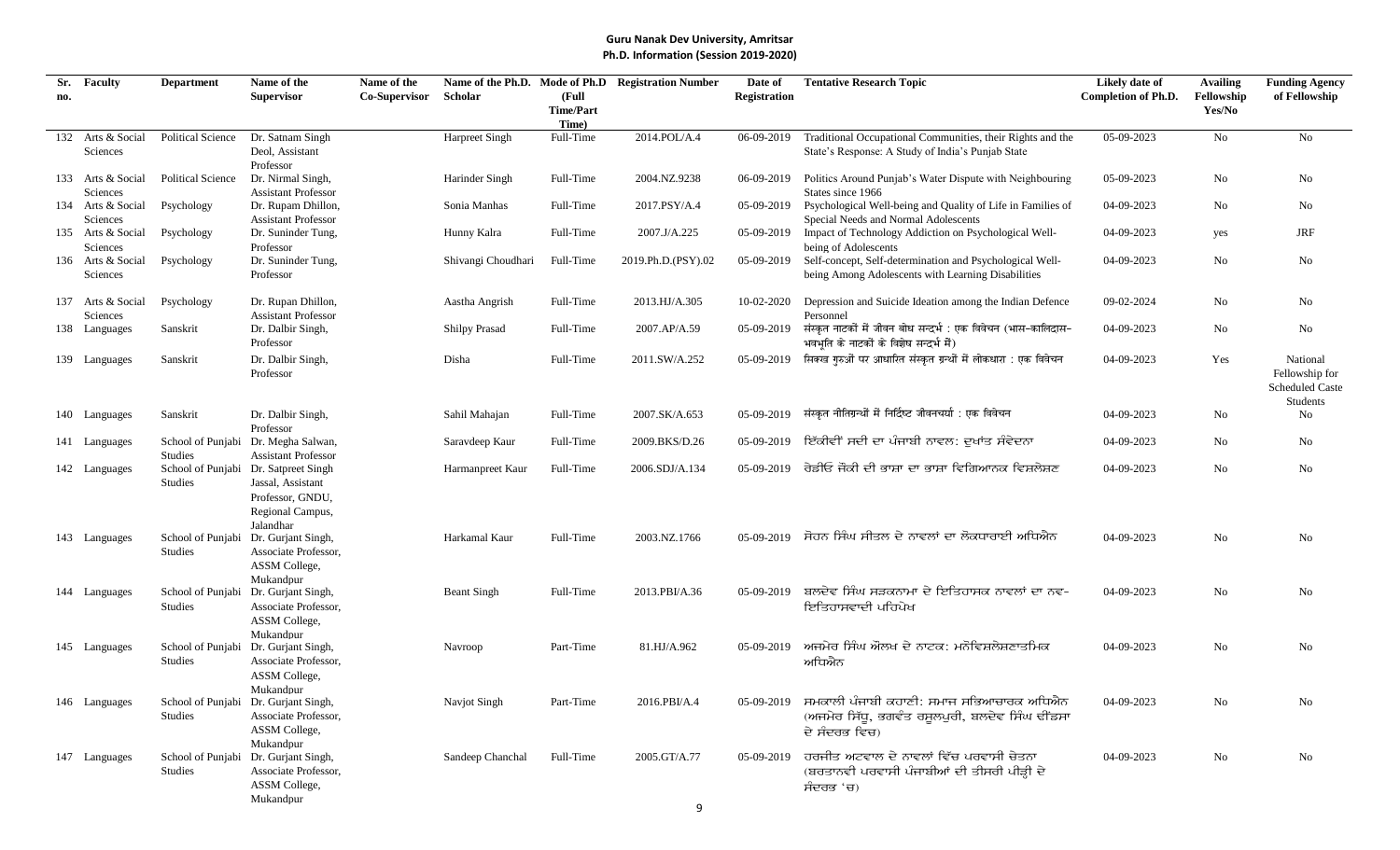| Sr. | Faculty                       | <b>Department</b>                   | Name of the                                | Name of the   |                    |                  | Name of the Ph.D. Mode of Ph.D Registration Number | Date of             | <b>Tentative Research Topic</b>                                                                           | Likely date of             | <b>Availing</b> | <b>Funding Agency</b> |
|-----|-------------------------------|-------------------------------------|--------------------------------------------|---------------|--------------------|------------------|----------------------------------------------------|---------------------|-----------------------------------------------------------------------------------------------------------|----------------------------|-----------------|-----------------------|
| no. |                               |                                     | <b>Supervisor</b>                          | Co-Supervisor | Scholar            | (Full            |                                                    | <b>Registration</b> |                                                                                                           | <b>Completion of Ph.D.</b> | Fellowship      | of Fellowship         |
|     |                               |                                     |                                            |               |                    | <b>Time/Part</b> |                                                    |                     |                                                                                                           |                            | Yes/No          |                       |
|     |                               |                                     |                                            |               |                    | Time)            |                                                    | 05-09-2019          | 2।ਵੀਂ ਸਦੀ ਦਾ ਪੰਜਾਬੀ ਨਾਵਲ: ਚਿਹਨ ਵਿਗਿਆਨਿਕ                                                                   | 04-09-2023                 | No              | No                    |
|     | 148 Languages                 | School of Punjabi<br><b>Studies</b> | Dr. Gurjant Singh,<br>Associate Professor. |               | Rajveer Kaur       | Full-Time        | 2005.PBI/A.1                                       |                     | ਅਧਿਐਨ                                                                                                     |                            |                 |                       |
|     |                               |                                     | ASSM College,                              |               |                    |                  |                                                    |                     |                                                                                                           |                            |                 |                       |
|     |                               |                                     | Mukandpur                                  |               |                    |                  |                                                    |                     |                                                                                                           |                            |                 |                       |
|     | 149 Languages                 |                                     | School of Punjabi Dr. Manjinder Singh      |               | Raghbir Singh      | Full-Time        | 2011.K/A.91                                        | 27-09-2019          | ਜੰਗਮ-ਪਰੰਪਰਾ : ਲੋਕਧਾਰਾਈ ਅਧਿਐਨ                                                                              | 26-09-2023                 | Yes             | UGC-NET (JRF)         |
|     |                               | <b>Studies</b>                      | <b>Assistant Professor</b>                 |               |                    |                  |                                                    |                     |                                                                                                           |                            |                 |                       |
|     | 150 Languages                 | School of Punjabi                   | Dr. Satpreet Singh                         |               | Charanjit Singh    | Part-Time        | 2006.PBI/A.5                                       | 10-02-2020          | ਕਬੀਲਾ ਸਭਿਆਚਾਰ: ਚਿੰਨ੍ਹ ਵਿਗਿਆਨਕ ਅਧਿਐਨ (ਪੰਜਾਬੀ                                                               | 09-02-2024                 | No              | No                    |
|     |                               | <b>Studies</b>                      | Jassal, Assistant                          |               |                    |                  |                                                    |                     | ਕਬੀਲਾਈ ਸਭਿਆਚਾਰ ਦੇ ਵਿਸ਼ੇਸ਼ ਸੰਦਰਭ ਵਿਚ)                                                                      |                            |                 |                       |
|     |                               |                                     | Professor, GNDU,                           |               |                    |                  |                                                    |                     |                                                                                                           |                            |                 |                       |
|     |                               |                                     | Regional Campus,                           |               |                    |                  |                                                    |                     |                                                                                                           |                            |                 |                       |
|     |                               |                                     | Jalandhar                                  |               |                    |                  |                                                    |                     |                                                                                                           |                            |                 |                       |
|     | 151 Languages                 |                                     | School of Punjabi Dr. Gurjant Singh,       |               | Manpreet Kaur      | Full-Time        | 2010.GP/A.17                                       | 10-02-2020          | ਸੁਰਿੰਦਰ ਨੀਰ ਰਚਿਤ ਗਲਪ: ਸਮਾਜ ਸੱਭਿਆਚਾਰਕ                                                                      | 09-02-2024                 | Yes             | UGC-NET-JRF           |
|     |                               | <b>Studies</b>                      | Associate Professor,                       |               |                    |                  |                                                    |                     | ਅਧਿਐਨ                                                                                                     |                            |                 |                       |
|     |                               |                                     | Amandeep Singh<br>Shergill Memorial        |               |                    |                  |                                                    |                     |                                                                                                           |                            |                 |                       |
|     |                               |                                     | College, Mukandpur                         |               |                    |                  |                                                    |                     |                                                                                                           |                            |                 |                       |
|     | 152 Arts & Social             | School of Social                    | Dr. Anjali Mehra,                          |               | Tanveen Kaur       | Full-Time        | 2013.SSS/A.6                                       |                     | 05-09-2019 International Student Migration for Higher Education : The                                     | 04-09-2023                 | No              | No                    |
|     | Sciences                      | Sciences                            | <b>Assistant Professor</b>                 |               |                    |                  |                                                    |                     | Indian Experience                                                                                         |                            |                 |                       |
|     |                               | (Economic)                          |                                            |               |                    |                  |                                                    |                     |                                                                                                           |                            |                 |                       |
|     | 153 Arts & Social             | School of Social                    | Dr. Rajesh Kumar,                          |               | Navcharan Singh    | Full-Time        | 2011.FT/A.31                                       | 05-09-2019          | India and China Politico-strategic Relations in the 21st                                                  | 04-09-2023                 | Yes             | UGC-NET (JRF)         |
|     | Sciences                      |                                     | Sciences (Political Associate Professor    |               | Sidhu              |                  |                                                    |                     | Century (2000-2019)                                                                                       |                            |                 |                       |
|     |                               | Sc.                                 |                                            |               |                    |                  |                                                    |                     |                                                                                                           |                            |                 |                       |
|     | 154 Arts & Social             | School of Social                    | Dr. Rajesh Kumar,                          |               | Sharanpreet Kaur   | Full-Time        | 2013.SSS/A.5                                       | 05-09-2019          | India-USA Nuclear and Defence Cooperation (2000-2019):                                                    | 04-09-2023                 | No              | No                    |
|     | Sciences                      | Sc.                                 | Sciences (Political Associate Professor    |               |                    |                  |                                                    |                     | Role of Indian and USA Leadership and Legislature                                                         |                            |                 |                       |
|     | 155 Arts & Social             | School of Social                    | Dr. Gurshaminder                           |               | Vijay Kumar        | Full-Time        | 2019.Ph.D.(SS).01                                  |                     | 05-09-2019 Urban Development and Religious Tourism : A Case Study                                         | 04-09-2023                 | Yes             | UGC-NET (JRF)         |
|     | Sciences                      | Sciences                            | Singh Bajwa, Assistant                     |               |                    |                  |                                                    |                     | of Amritsar and Jammu                                                                                     |                            |                 |                       |
|     |                               | (Sociology)                         | Professor                                  |               |                    |                  |                                                    |                     |                                                                                                           |                            |                 |                       |
|     | 156 Arts & Social             | School of Social                    | Dr. Gurshaminder                           |               | Sartaj Singh Josan | Full-Time        | 2013.SSS/A.74                                      |                     | 05-09-2019 Health, Fitness and GYM Culture in Punjab - A                                                  | 04-09-2023                 | Yes             | UGC-NET (JRF)         |
|     | Sciences                      | Sciences                            | Singh Bajwa, Assistant                     |               |                    |                  |                                                    |                     | Sociological Study                                                                                        |                            |                 |                       |
|     |                               | (Sociology)                         | Professor                                  |               |                    |                  |                                                    |                     |                                                                                                           |                            |                 |                       |
|     | 157 Arts & Social             | Sociology                           | Dr. Nirmala Devi,                          |               | Shruti Nagar       | Full-Time        | 2019.Ph.D.(SOC).02                                 | 05-09-2019          | Religious and Social Issues Concerning Sikhs during the                                                   | 04-09-2023                 | No              | No                    |
|     | Sciences<br>158 Arts & Social |                                     | <b>Assistant Professor</b>                 |               |                    | Part-Time        | 2010.SOC/A.2                                       |                     | First Half of Twentieth Century                                                                           | 09-02-2024                 | No              | No                    |
|     | Sciences                      | Sociology                           | Dr. Jagsir Singh,<br>Assistant Professor,  |               | Simerjeet Kaur     |                  |                                                    | 10-02-2020          | Awareness about Maternal Health and Child Care among<br>Women in Rural Community: A Sociological Study of |                            |                 |                       |
|     |                               |                                     | Bebe Nanaki                                |               |                    |                  |                                                    |                     | Ferozepur and Fazilka District in Punjab                                                                  |                            |                 |                       |
|     |                               |                                     | University College                         |               |                    |                  |                                                    |                     |                                                                                                           |                            |                 |                       |
|     |                               |                                     | Mithra, Kapurthala                         |               |                    |                  |                                                    |                     |                                                                                                           |                            |                 |                       |
|     | 159 Arts & Social             | Sociology                           | Dr. Nirmala Devi,                          |               | Rizvana Choudhary  | Full-Time        | 2020.Ph.D.(SOC).02                                 | 10-02-2020          | Health and Hygiene: An Analysis of Menstrual Awareness                                                    | 09-02-2024                 | No              | No                    |
|     | Sciences                      |                                     | <b>Assistant Professor</b>                 |               |                    |                  |                                                    |                     |                                                                                                           |                            |                 |                       |
|     | 160 Arts & Social             | Sociology                           | Dr. Nirmala Devi,                          |               | Rabia Sehrish      | Full-Time        | 2020.Ph.D.(SOC).01                                 | 10-02-2020          | Mental Health Issues: The Case of Jammu & Kashmir                                                         | 09-02-2024                 | No              | No                    |
|     | Sciences                      |                                     | <b>Assistant Professor</b>                 |               |                    |                  |                                                    |                     |                                                                                                           |                            |                 |                       |
| 161 | Economics &                   | University                          | Dr. Ashish Arora,                          |               | Shivani Chawla     | Part-Time        | 2012.RKJ/A.516                                     | 05-09-2019          | Dynamics of MSME Clusters in Emerging Markets:                                                            | 04-09-2023                 | No              | No                    |
|     | <b>Business</b>               | <b>Business School</b>              | Assistant Professor,                       |               |                    |                  |                                                    |                     | Antecedents, Consequences & Interactions - A Study of<br><b>Selected Indian Clusters</b>                  |                            |                 |                       |
|     |                               |                                     | GNDU College,                              |               |                    |                  |                                                    |                     |                                                                                                           |                            |                 |                       |
|     | 162 Economics &               | University                          | Jalandhar<br>Dr. Palveen Kaur,             |               | Binnie Suri        | Part-Time        | 2002.BC/A.68                                       | 05-09-2019          | Employability of Management Graduates: The Dynamics                                                       | 04-09-2023                 | No              | No                    |
|     | <b>Business</b>               | <b>Business School</b>              | <b>Associate Professor</b>                 |               |                    |                  |                                                    |                     | and Elucidations                                                                                          |                            |                 |                       |
|     |                               |                                     |                                            |               |                    |                  |                                                    |                     |                                                                                                           |                            |                 |                       |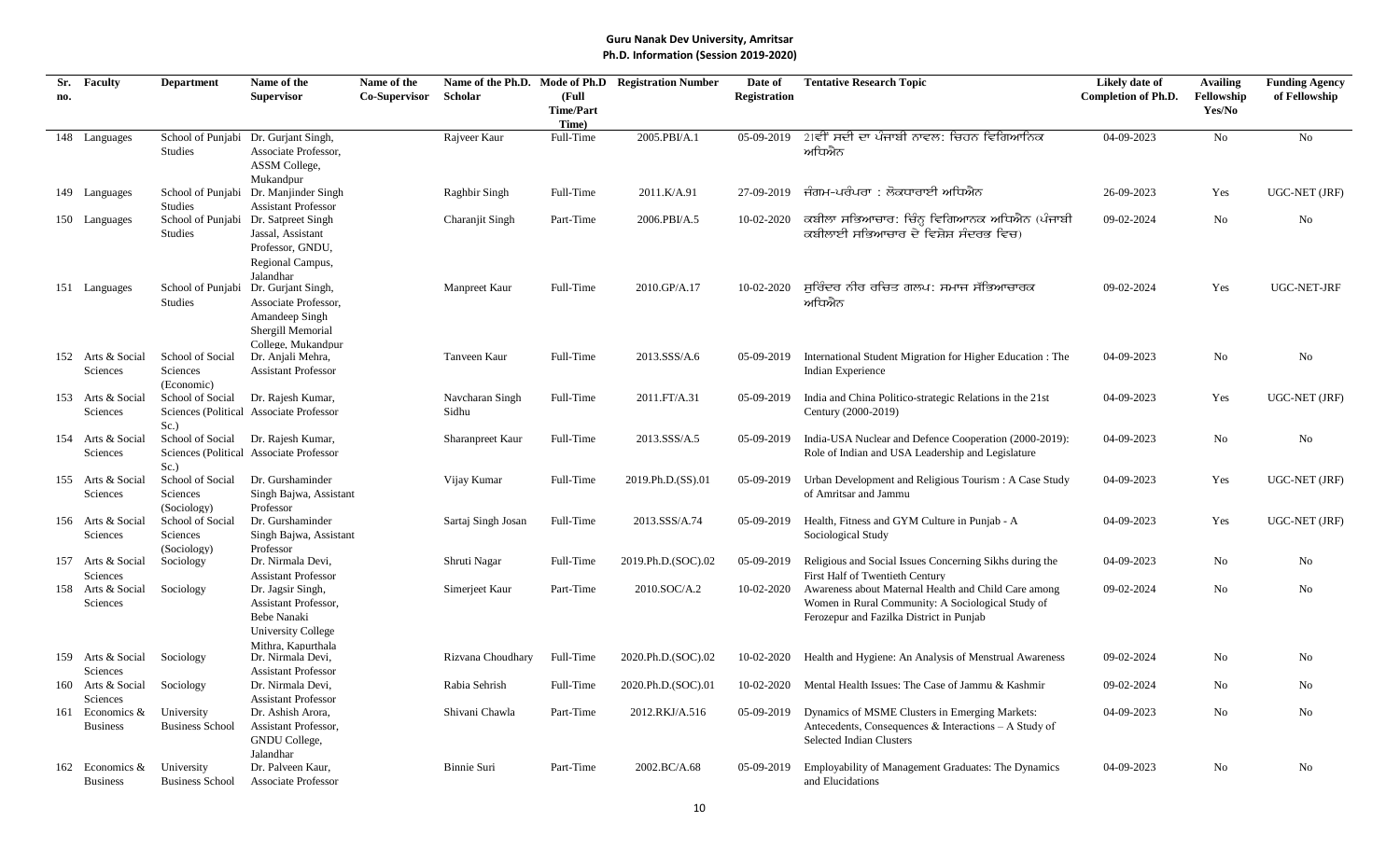| Sr. | Faculty                            | <b>Department</b>                          | Name of the                                 | Name of the          |                        |                    | Name of the Ph.D. Mode of Ph.D Registration Number | Date of             | <b>Tentative Research Topic</b>                                                                                    | Likely date of             | <b>Availing</b> | <b>Funding Agency</b> |
|-----|------------------------------------|--------------------------------------------|---------------------------------------------|----------------------|------------------------|--------------------|----------------------------------------------------|---------------------|--------------------------------------------------------------------------------------------------------------------|----------------------------|-----------------|-----------------------|
| no. |                                    |                                            | <b>Supervisor</b>                           | <b>Co-Supervisor</b> | Scholar                | (Full              |                                                    | <b>Registration</b> |                                                                                                                    | <b>Completion of Ph.D.</b> | Fellowship      | of Fellowship         |
|     |                                    |                                            |                                             |                      |                        | <b>Time/Part</b>   |                                                    |                     |                                                                                                                    |                            | Yes/No          |                       |
| 163 | Economics &                        | University                                 | Dr. H.S. Chahal,                            |                      | Mandeep Sodhi          | Time)<br>Part-Time | 2019.Ph.D.(UBS).04                                 | 05-09-2019          | Impact of Permission and Affiliate Marketing on Customer                                                           | 04-09-2023                 | No              | No                    |
|     | <b>Business</b>                    | <b>Business School</b>                     | Associate Professor,                        |                      |                        |                    |                                                    |                     | Retention and Customer Buying Behaviour                                                                            |                            |                 |                       |
|     |                                    |                                            | Deptt. Of Busi. Mgt. &                      |                      |                        |                    |                                                    |                     |                                                                                                                    |                            |                 |                       |
|     |                                    |                                            | Comm., GNDU,                                |                      |                        |                    |                                                    |                     |                                                                                                                    |                            |                 |                       |
|     |                                    |                                            | Regional Campus,                            |                      |                        |                    |                                                    |                     |                                                                                                                    |                            |                 |                       |
|     |                                    |                                            | Gurdaspur                                   |                      |                        |                    |                                                    |                     |                                                                                                                    |                            |                 |                       |
|     | 164 Economics &                    | University                                 | Dr. Gurpreet                                |                      | Ankita Gupta           | Full-Time          | 2020.Ph.D.(UBS).01                                 | 10-02-2020          | Impact of Psychological Contract On Employee                                                                       | 09-02-2024                 | No              | No                    |
|     | <b>Business</b>                    | <b>Business School</b>                     | Randhawa, Associate                         |                      |                        |                    |                                                    |                     | Commitment                                                                                                         |                            |                 |                       |
|     | 165 Economics &                    | University School                          | Professor<br>Dr. Karamjeet Kaur,            |                      | Jasmeet Kaur           | Full Time          | 2012.DA/A.1347                                     | 05-07-2019          | Corporate Governance and Firm Performance : A Study of                                                             | 04-07-2023                 | Yes             | UGC-NET (JRF)         |
|     | <b>Business</b>                    | of Financial                               | Assistant Professor,                        |                      |                        |                    |                                                    |                     | <b>Nifty Companies</b>                                                                                             |                            |                 |                       |
|     |                                    | Studies                                    | ASSM College,                               |                      |                        |                    |                                                    |                     |                                                                                                                    |                            |                 |                       |
|     |                                    |                                            | Mukandpur                                   |                      |                        |                    |                                                    |                     |                                                                                                                    |                            |                 |                       |
|     | 166 Economics &                    | University School                          | Dr. Aparna Bhatia,                          |                      | Amanjot Kaur           | Full Time          | 2013.SDJ/A.251                                     | 09-07-2019          | Analysing the Relation between Cost of Capital and its                                                             | 08-07-2023                 | Yes             | UGC-NET (JRF)         |
|     | <b>Business</b>                    | of Financial                               | <b>Assistant Professor</b>                  |                      |                        |                    |                                                    |                     | Distinctive Attributes in the Indian Corporates Sector                                                             |                            |                 |                       |
|     |                                    | Studies                                    |                                             |                      |                        |                    |                                                    |                     |                                                                                                                    |                            |                 |                       |
| 167 | Economics &<br><b>Business</b>     | <b>University School</b><br>of Financial   | Dr. Jaspal Singh,<br>Professor              |                      | Gurpal Singh           | Full Time          | 2009.SK/A.564                                      | 10-07-2019          | Testing Profitability of Trading Strategies Developed Using<br>Implied Volatility – Indian Stock Market Experience | 09-07-2023                 | Yes             | UGC-NET (JRF)         |
|     |                                    | <b>Studies</b>                             |                                             |                      |                        |                    |                                                    |                     |                                                                                                                    |                            |                 |                       |
|     | 168 Economics &                    | University School                          | Dr. Balwinder Singh,                        |                      | Satvir Kaur            | Full-Time          | 2009.KW/A.421                                      | 04-09-2019          | Examining Nexus between Governance, Innovation and                                                                 | 03-09-2023                 | No              | No                    |
|     | <b>Business</b>                    | of Financial                               | Professor                                   |                      |                        |                    |                                                    |                     | Performance: Indian Evidence BSE 500-Last 10 Years                                                                 |                            |                 |                       |
|     |                                    | Studies                                    |                                             |                      |                        |                    |                                                    |                     | Analysis                                                                                                           |                            |                 |                       |
|     | 169 Economics &                    | <b>University School</b>                   | Dr. Balwinder Singh,                        |                      | Nitin Dhir             | Full-Time          | 2019.Ph.D.(COM).03                                 | 05-09-2019          | Examining the Relationship between Corporate                                                                       | 04-09-2023                 | Yes             | UGC-NET (JRF)         |
|     | <b>Business</b>                    | of Financial                               | Professor                                   |                      |                        |                    |                                                    |                     | Governance, Disclosure, Efficiency & Performance: Indian                                                           |                            |                 |                       |
|     |                                    | <b>Studies</b>                             |                                             |                      |                        |                    |                                                    |                     | Evidences                                                                                                          |                            |                 |                       |
|     | 170 Economics &<br><b>Business</b> | <b>University School</b><br>of Financial   | Dr. G.S. Bhalla,<br>Professor               |                      | Anudeep Kaur<br>Grewal | Full-Time          | 2019.Ph.D.(COM).04                                 | 05-09-2019          | Contribution of Universities to Sustainable Development-A                                                          | 04-09-2023                 | Yes             | UGC-NET (JRF)         |
|     |                                    | <b>Studies</b>                             |                                             |                      |                        |                    |                                                    |                     | Case Study of Punjab and Himachal Pradesh                                                                          |                            |                 |                       |
|     | 171 Economics &                    | <b>University School</b>                   | Dr. Manjinder Kaur,                         |                      | Jaspinder Singh        | Full-Time          | 2012.K/A.1639                                      | 05-09-2019          | Impact of Derivative Trading on FIIs Investment in India                                                           | 04-09-2023                 | Yes             | UGC-NET (JRF)         |
|     | <b>Business</b>                    | of Financial                               | Assistant Professor,                        |                      |                        |                    |                                                    |                     |                                                                                                                    |                            |                 |                       |
|     |                                    | Studies                                    | GNDU College,                               |                      |                        |                    |                                                    |                     |                                                                                                                    |                            |                 |                       |
|     |                                    |                                            | Chungh                                      |                      |                        |                    |                                                    |                     |                                                                                                                    |                            |                 |                       |
|     | 172 Economics &                    | <b>University School</b>                   | Dr. Lakhwinder Singh,                       |                      | Jaspreet Kaur          | Full-Time          | 2019.Ph.D.(COM).05                                 |                     | 05-09-2019 Work-Family Enrichment                                                                                  | 04-09-2023                 | Yes             | UGC-NET (JRF)         |
|     | <b>Business</b>                    | of Financial                               | Professor                                   |                      |                        |                    |                                                    |                     |                                                                                                                    |                            |                 |                       |
|     | 173 Economics &                    | <b>Studies</b><br><b>University School</b> | Dr. Sangeeta Arora,                         |                      | Nidhi Thakur           | Full-Time          | 2013.KW/A.759                                      | 05-09-2019          | Value Creation & Profitability Measurement in Indian                                                               | 04-09-2023                 | Yes             | UGC-NET (JRF)         |
|     | <b>Business</b>                    | of Financial                               | Professor                                   |                      |                        |                    |                                                    |                     | Banking Sector with Special Reference to E.V.A.                                                                    |                            |                 |                       |
|     |                                    | <b>Studies</b>                             |                                             |                      |                        |                    |                                                    |                     |                                                                                                                    |                            |                 |                       |
|     | 174 Economics &                    | University School                          | Dr. Balwinder Singh,                        |                      | Mohdeep Kaur Brar      | Full-Time          | 2015.BC/A.2                                        | 05-09-2019          | Examining the Relationship between Corporate                                                                       | 04-09-2023                 | No              | No                    |
|     | <b>Business</b>                    | of Financial                               | Professor                                   |                      |                        |                    |                                                    |                     | Governance, Disclosure and Firm Performance: Indian                                                                |                            |                 |                       |
|     |                                    | <b>Studies</b>                             |                                             |                      |                        |                    |                                                    |                     | Evidence                                                                                                           |                            |                 |                       |
|     | 175 Economics &                    |                                            | University School Dr. Poonam Mahajan,       |                      | Ravleen Kaur           | Part-Time          | 2019.Ph.D.(COM).06                                 |                     | 05-09-2019 Credit Rating for Startups: A Regime towards New                                                        | 04-09-2023                 | No              | N0                    |
|     | <b>Business</b>                    | of Financial                               | Assistant Professor,                        |                      |                        |                    |                                                    |                     | Investment Phase in India                                                                                          |                            |                 |                       |
|     |                                    | Studies                                    | <b>GNDU</b> College, Narot<br>Jaimal Singh, |                      |                        |                    |                                                    |                     |                                                                                                                    |                            |                 |                       |
|     |                                    |                                            | Pathankot                                   |                      |                        |                    |                                                    |                     |                                                                                                                    |                            |                 |                       |
|     | 176 Economics $&$                  | <b>University School</b>                   | Dr. Harsandaldeep                           |                      | Pranika Sharma         | Full-Time          | 2009.SDJ/A.395                                     | 05-09-2019          | Relationship between Sustainability Marketing and                                                                  | 04-09-2023                 | Yes             | UGC-NET (JRF)         |
|     | <b>Business</b>                    | of Financial                               | Kaur, Assistant                             |                      |                        |                    |                                                    |                     | Consumer's Buying Behaviour with Reference to the State                                                            |                            |                 |                       |
|     |                                    | Studies                                    | Professor                                   |                      |                        |                    |                                                    |                     | of Punjab                                                                                                          |                            |                 |                       |